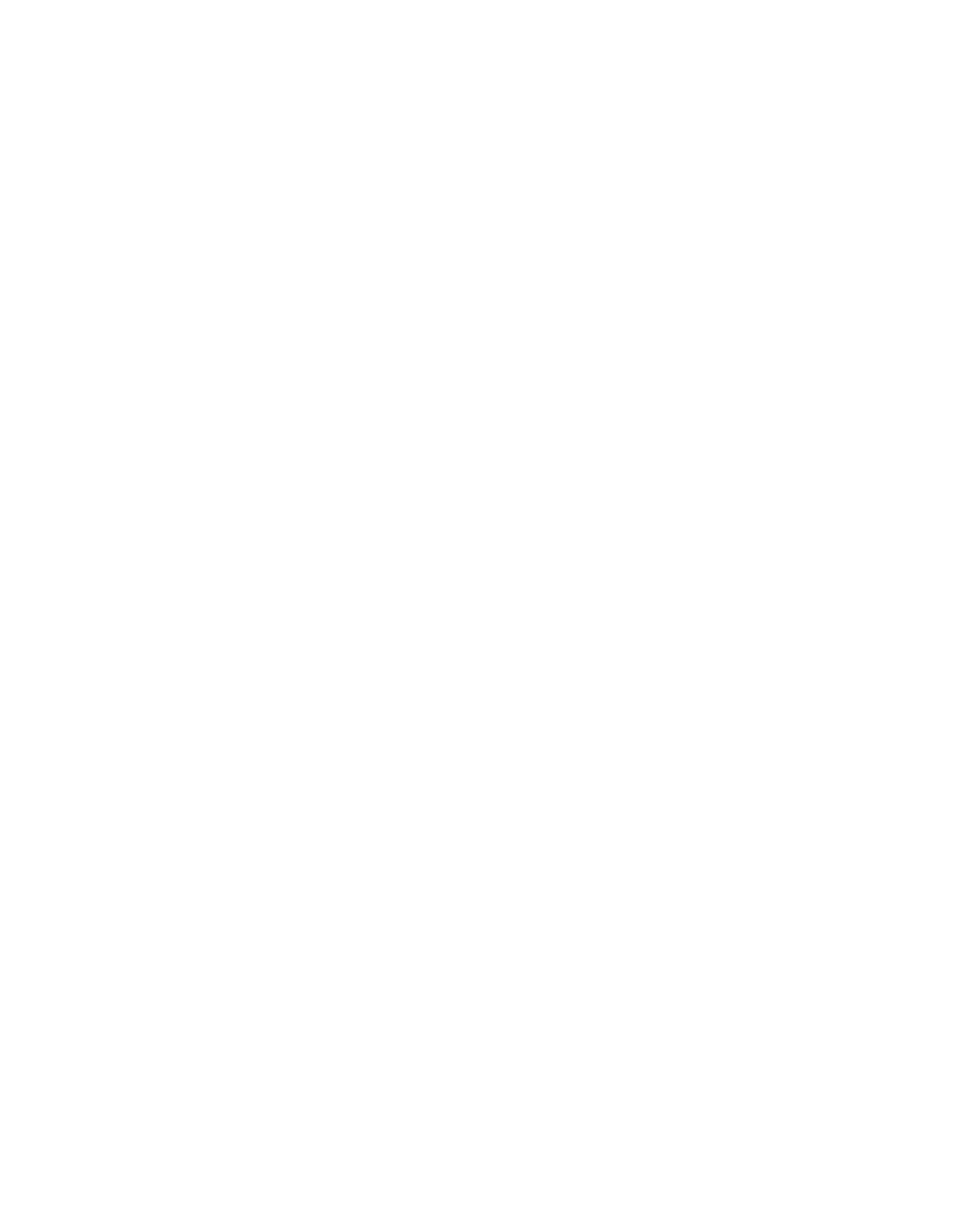### **Contents**

| Applying Lean Industry Principles into Education13 |
|----------------------------------------------------|
|                                                    |
|                                                    |
|                                                    |
|                                                    |
|                                                    |
|                                                    |
|                                                    |
|                                                    |
|                                                    |
|                                                    |

This workforce solution was funded by a grant awarded by the U.S. Department of Labor's Employment and Training Administration. The solution was created by the grantee and does not necessarily reflect the official position of the U.S. Department of Labor. The Department of Labor makes no guarantees, warranties, or assurances of any kind, express or implied, with respect to such information, including any information on linked sites including, but not limited to, accuracy of the information or its completeness, timeliness, usefulness, adequacy, continued availability, or ownership. This is an equal opportunity program. Assistive technologies are available upon request and include Voice/TTY (711 or 800-947-6644).



This work is licensed under the Creative Commons Attribution 3.0 Unported License. To view a copy of this license, visit http://creativecommons.org/licenses/by/3.0/deed.en\_US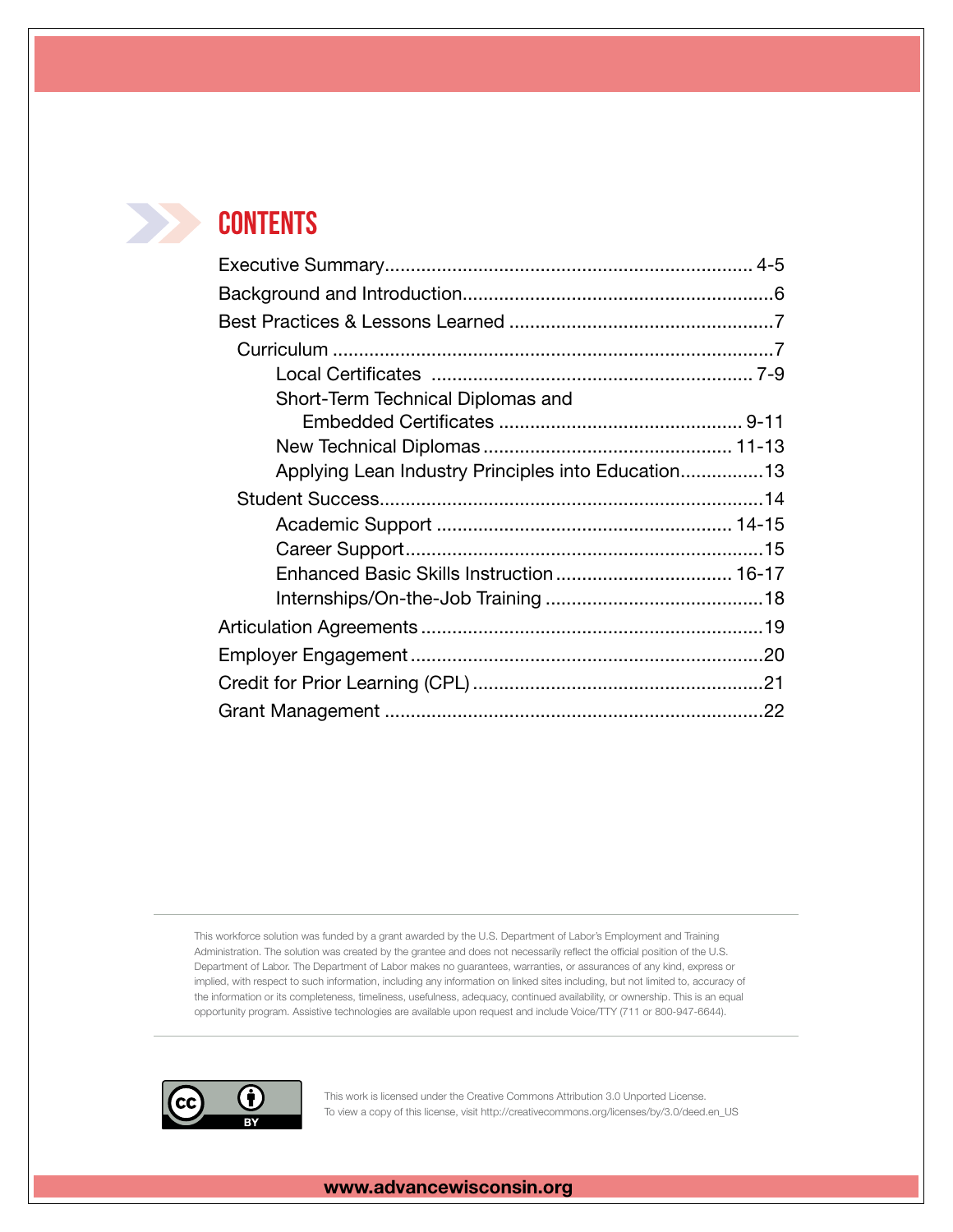## EXECUTIVE SUMMARY

*Making the Future: The Wisconsin Strategy* is a 16 college consortium that was awarded a \$14.9 million Trade Adjustment Assistance Community College and Career Training (TAACCCT) grant by the U.S. Department of Labor in 2012 (DOL TC-23775-12- 60-A-55). Led by Northeast Wisconsin Technical College, all 16 colleges in the Wisconsin Technical College System committed to address the skills gap in the state's manufacturing industry while providing training that met the needs of the dislocated or underemployed adult population. The following

#### Student Success

Creating and/or modifying curriculum that met employers' needs was only one component in closing the skills gaps. Recruiting students into the programs was the first half of this effort, but a larger challenge was retaining students to ensure a high completion rate. A number of support mechanisms were implemented or scaled to guide students throughout the programs. Seven colleges provided dedicated academic support, five provided specialized career support, eight delivered enhanced basic skills instruction, and six developed

report reviews the best practices and lessons learned from many of the grant's core elements, as well as aspects of grant management.

#### Curricul UM

A main component of the grant was to increase the attainment of industryrecognized credentials. Consortium colleges

engaged with their local workforce partners to identify the credential(s), as well as to review or develop program curriculum needed to close the skills gap. In many college districts, the redesigning of the curriculum also aided in the recruitment of students by making the credential(s) more obtainable for dislocated workers and other non-traditional adult learners. Eight colleges focused on short-term technical diplomas and/or embedded certificates, eight created local certificates, and four developed or enhanced technical diplomas. A focus of these credentials was often on the creation of career pathways; one college modified curriculum to align with Lean and Training Within Industry (TWI) principles. Review and feedback from industry partners has meant continuous curriculum updates and for many, further development of the pathways by continuing to embed certificates or technical diplomas. A large majority of the curriculum will continue to be utilized.

Led by Northeast Wisconsin Technical College, all 16 colleges in the Wisconsin Technical College System committed to address the skills gap in the state's manufacturing industry...

internships or on-the-job training opportunities. Colleges found some of these efforts costly to sustain, such as enhanced basic skills instruction. Support services that lacked quantitative data to support increased student success and retention rates had difficulty competing with other

initiatives for funding once the grant ended.

### Articulation Agreements

*Making the Future* committed to ensuring that credits and credentials could articulate easily to other colleges. While much of the foundational work for articulation agreements was already in place prior to the grant, colleges pursued additional partnerships. A roadblock for many of the colleges was the lack of degrees beyond associate degrees available for several of the grant programs, such as Machine Tool. Colleges instead focused on developing official and unofficial articulation agreements with other Wisconsin Technical College System (WTCS) districts, or articulation agreements that allowed credits to transfer to four-year programs in related fields. Seven colleges plan to continue to pursue additional articulation agreements.

#### Employer Engagement

Although WTCS policy has long required colleges to hold program advisory committees comprised of industry partners, the level of engagement by industry partners had varied by college. The TAACCCT grant brought a renewed focus on the manufacturing programs which encouraged employer engagement beyond the program advisory committees.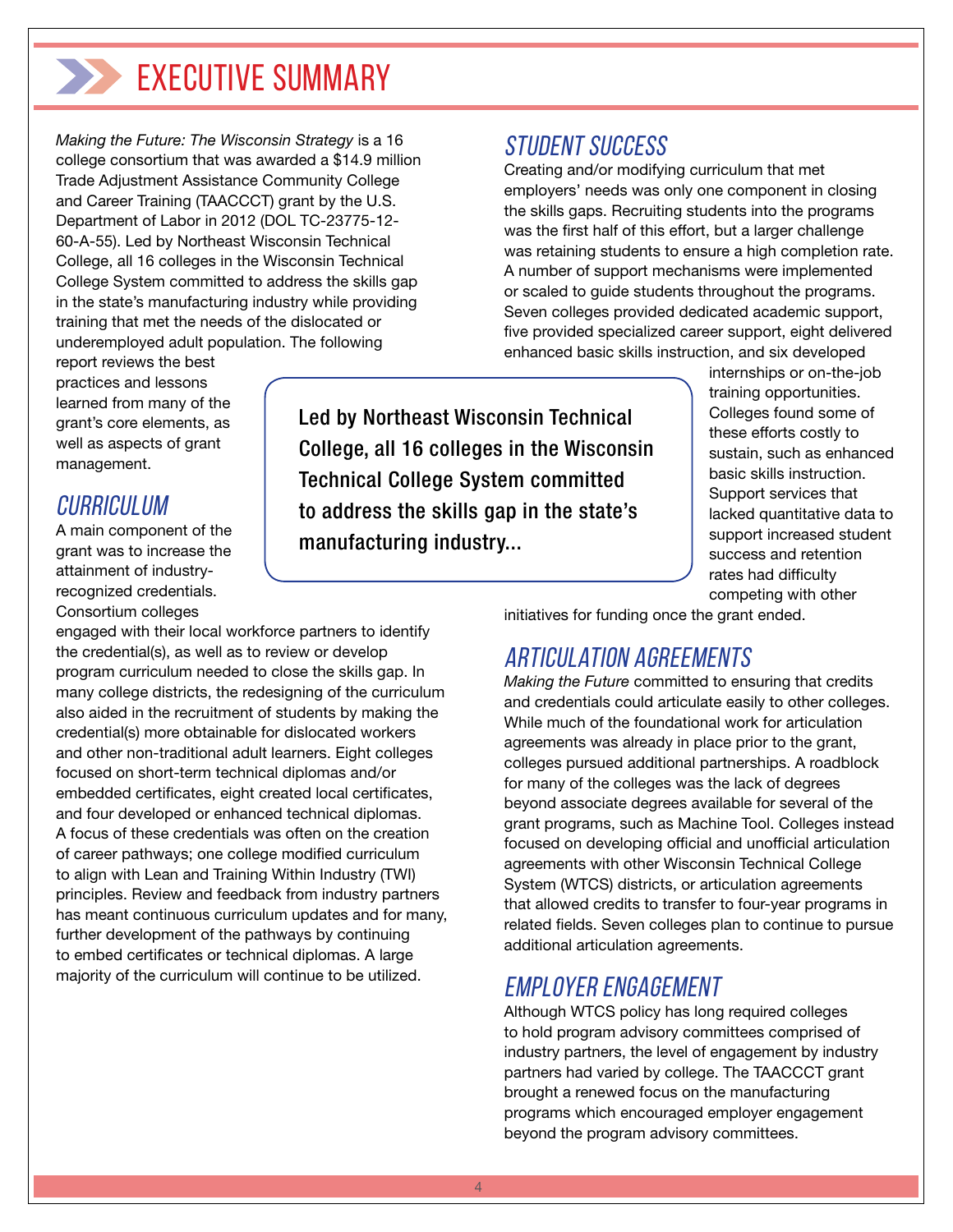#### Credit for Prior Learning

Partnering with the Council for Adult and Experiential Learning (CAEL), the consortium developed maps to identify the current credit for prior learning (CPL) processes at their institutions, the key players, and potential gaps. Colleges then used this knowledge to examine their CPL policies and procedures to validate and set the framework for future CPL practices. Various trainings in the form of in-person sessions and webinars were offered and customized to different audiences, from administrators to advisors, to build the understanding of CPL and support for the practice at all levels. The identification of a CPL lead at each of the colleges was critical to ensuring the conversation and momentum continued outside of trainings. The grant provided a foundational understanding, and CPL trainings have led to college and statewide conversations that are continuing beyond the active grant period. Many colleges have reported a cultural shift in the CPL mindset, and the WTCS office has offered additional trainings and included CPL as an outcome-based funding criteria for its annual funding matrix.



#### Grant Management

The facilitation of the first large federal grant that engaged all 16 Wisconsin Technical Colleges required a project leadership team that could quickly gain respect and provide direction. Colleges needed to develop programs that met individual district needs, while still following the boundaries and expectations of the pledged grant work. Northeast Wisconsin Technical College selected a leader from industry with strong project management experience who could keep teams motivated, develop personal relationships, hold crucial conversations, and provide transparent and consistent communications. Using Project Management principles, the team quickly developed tools to regularly and consistently communicate project status and next steps. Contractors were also leveraged to give colleges the support needed to create sustainable, scalable practices.





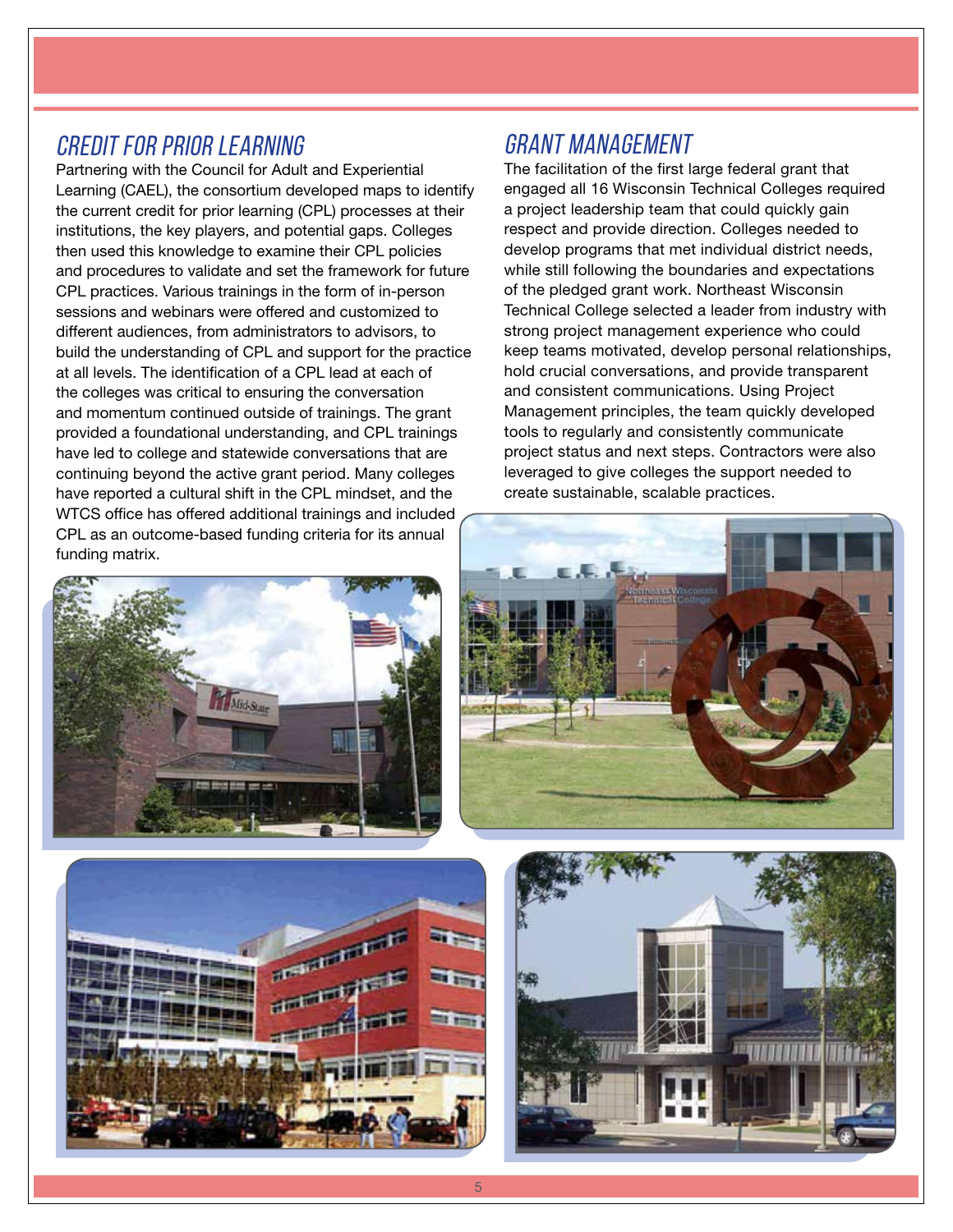## Background and Introduction

In 2012, 16 college districts within the Wisconsin Technical College System (WTCS) embarked on an unprecedented journey of applying, and ultimately being awarded, one grant as a consortium rather than as individual entities. *Making the Future: The Wisconsin Strategy* received a \$14.9 million Trade Adjustment Assistance Community College and Career Training (TAACCCT) grant from the U.S. Department of Labor (DOL TC-23775-12-60-A-55). Led by Northeast Wisconsin Technical College, WTCS colleges committed to reducing the skills gap in advanced manufacturing by working with their community and state partners to develop, improve, and expand adult educational training pathways to careers in advanced manufacturing.



WTCS served as an unofficial member of the consortium. The System Office oversees Wisonsin's 16 technical college districts with a board that establishes statewide policies and standards for educational programs and services provided by the colleges. Although no deliverables were tied to WTCS, the Office aided the colleges in the coordination, development, and implementation of grant deliverables.

To address the shortage of skilled workers in demand by Wisconsin's manufacturers, *Making the Future* set out to:

- 1) increase the attainment of industry-recognized and industry-valued credentials,
- 2) introduce innovative and effective curriculum development and delivery within an industryinformed career cluster, and
- 3) increase and improve employment outcomes.

The process of collecting and documenting best practices and lessons learned from the grant started with a review of information by the consortium lead, NWTC. This information included, but was not limited to, scopes of work, quarterly reports, in-person meetings with colleges, etc. Based upon the review, surveys were developed to identify best practices and lessons learned in the following general topic areas: 1) curriculum, 2) student success, 3) articulation agreements, employer engagement, and sustainability, and 4) credit for prior learning.

The following sections address by topic area the "why" and "how" of the different strategies in the context of a case study example. Each section concludes with a summary of best practices and lessons learned. While consortium colleges had impacts in multiple sections, only a few were selected to be featured as case studies within each topic.

The *Making the Future: The Wisconsin Strategy* consortium included:

- Blackhawk Technical College (BTC)
- Chippewa Valley Technical College (CVTC)
- Fox Valley Technical College (FVTC)
- Gateway Technical College (GTC)
- Lakeshore Technical College (LTC)
- Madison Area Technical College (Madison College)
- Mid-State Technical College (MSTC)
- Milwaukee Area Technical College (MATC)
- Moraine Park Technical College (MPTC)
- Nicolet Area Technical College (NATC)
- Northcentral Technical College (NTC)
- Northeast Wisconsin Technical College (NWTC; Grant Lead)
- Southwest Wisconsin Technical College (SWTC)
- Waukesha County Technical College (WCTC)
- Western Technical College (WTC)
- Wisconsin Indianhead Technical College (WITC)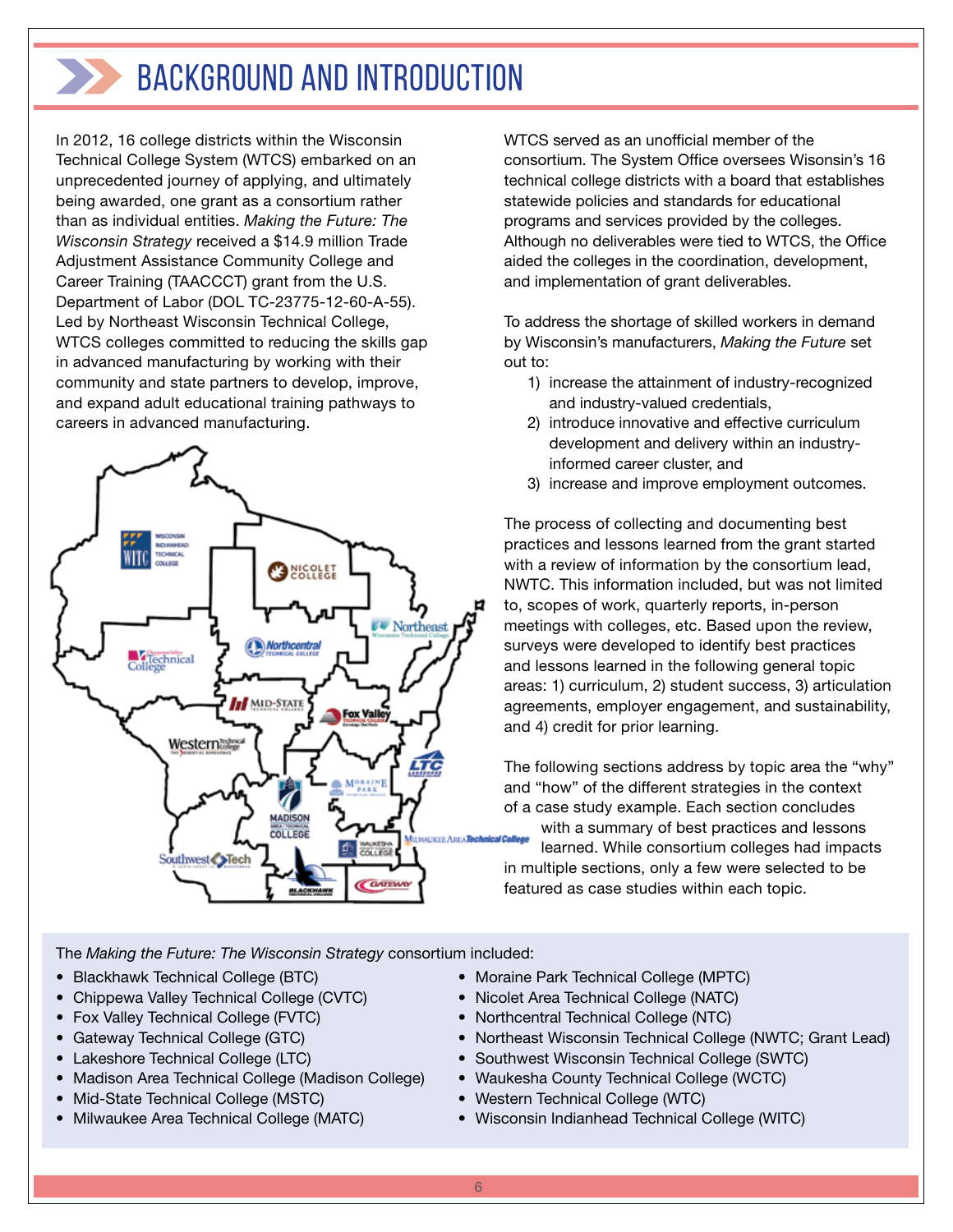The consortium focused on increasing the attainment of industry-recognized credentials. Rather than taking a "one size fits all" approach, colleges worked with their local partners to determine/confirm the credential(s) needed to close the skills gaps and meet manufacturing industry employment needs in one of three areas: Machine Tool/Computer Numeric Control (CNC), Welding, and Industrial Maintenance. This localized strategy led to sustainable programmatic changes and ensured participants had the skills needed to secure employment. For example, some colleges focused on entry-level position training because of immediate workforce shortages, whereas other colleges restructured/modified programs to include more short-term credentials, allowing participants to enter and exit training based on life circumstances while still fulfilling industry demand for a pipeline of skilled workers.

#### Local Certificates

Like all states, Wisconsin's economy is driven by its industry sectors/major employers, of which the concentration and needs vary by region. To accommodate region-specific training demands, technical colleges in Wisconsin have the ability to create "local" certificates that do not need to be state approved. Local certificates are typically designed to provide basic skills for entry-level positions within a short time period. This allows college districts to be responsive to industry's immediate/projected skilled labor shortages.

Because local certificates are approved at the district level, they are typically not eligible for financial aid. However, most can be completed in 10-12 weeks, which makes this an affordable entry option into the manufacturing sector.

#### *CASE STUDIES*



As part of a new manufacturing pathway, Madison College repackaged existing courses into five new local certificates. The first certificate in the pathway, Manufacturing Essentials, exposed students to different manufacturing programs in 12 weeks. Upon completion of the certificate, students were able to begin a career in an entry-level

manufacturing position, or continue their education in a 16-week, program-specific local certificate, such as Machine Operator Technician, Fabricator/Welder, CNC Start-up Technician, or CNC Operations. Manufacturing Essentials course credits were also able to be applied to programs at the School of Applied Science, Engineering, and Technology, providing a pathway for students to enter other traditional college programming.

The local certificates, especially Manufacturing Essentials, served as a recruiting tool for entry into the main programs by attracting students that otherwise thought college was out of reach. The presence of a certificate that ran in parallel, rather than competitively, with the full program also reduced faculty resistance and built buy-in over time as faculty saw the presence did not detract from the main program(s).

The success of the Manufacturing Essentials certificate has ensured its sustainability, but it will be slightly modified to be embedded in the first year of programs such as Industrial Maintenance, Welding, and Metal Fabrication; this activity is occurring outside of the grant. The other four certificates have unfortunately been discontinued, but a few, such as CNC Operations, will eventually be built into the CNC program.

#### *Making the Future's* Manufacturing Training Areas



PHOTO COURTESY OF SXC.HU-DAMO4701



PHOTO COURTESY OF SXC.HU - JAZ1111



PHOTO COURTESY OF FLICKER -**XCRIKER**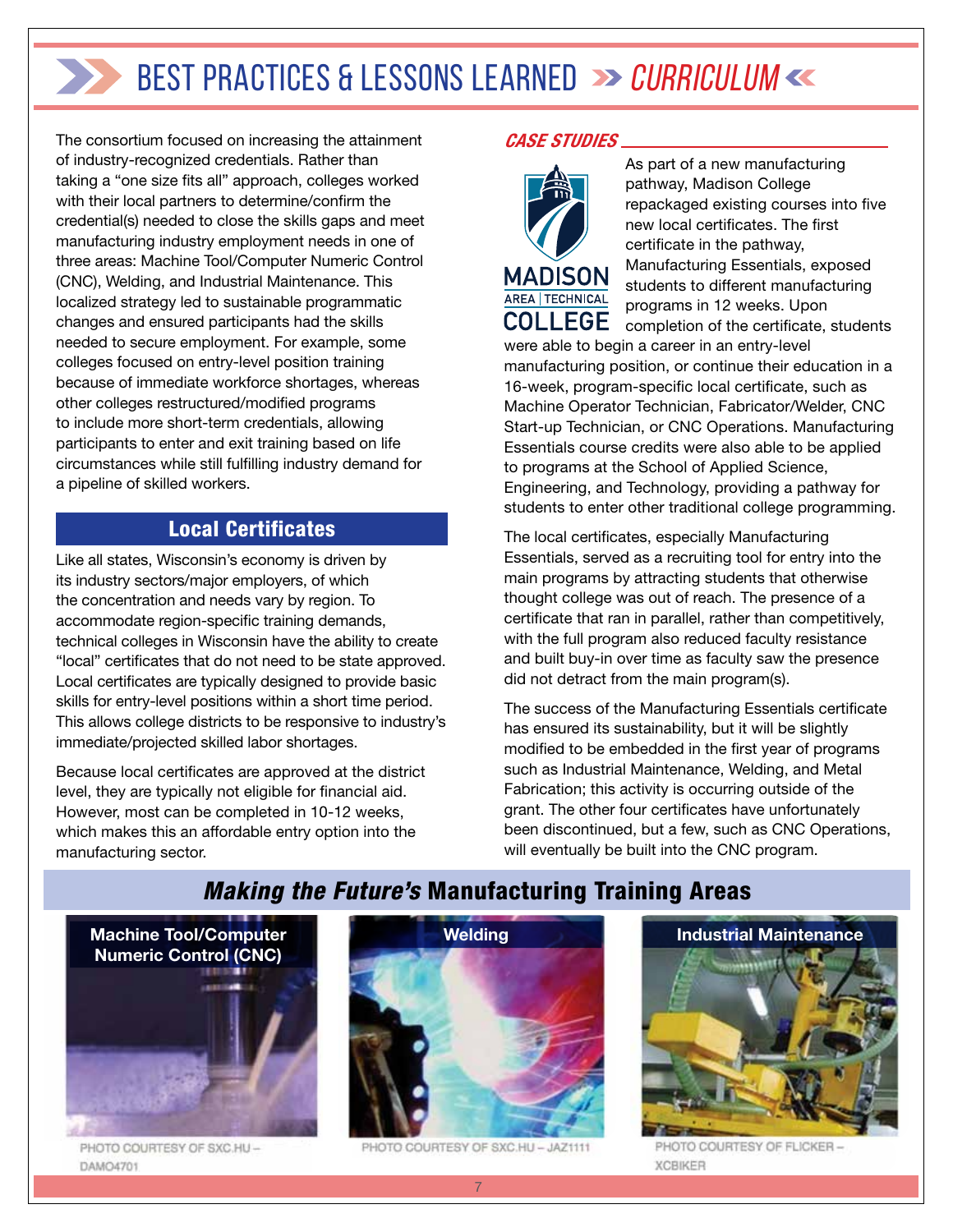MID-STATE MSTC's Stainless Steel Welding Certificate provided the first local postsecondary training option for the stainless steel fabrication industry in the Marshfield, Wisconsin region. The initial phase of this program provided a platform for building a relationship with industry that led to the donations of scrap metal. The donations kept supply costs down and provided a mechanism to rapidly modify the program to align with standard industry competencies. The program originally included a flexible scheduling system in which students started once a month. Students were also free to sign up for labs without a regular attendance requirement; however, MSTC quickly found that without a more formalized structure and peer support, students fell behind due to work and other life events. Beginning in January 2015, the program was redesigned into a cohort-based system that had students entering and navigating through the program together, while continuing to provide an open-lab environment. This restructuring of the program into a cohort model increased student retention from 25% to 80%, with a 100% retention rate for the first three cohorts utilizing the new approach. The local certificate was also reformatted into an embedded technical diploma.

Because of the local demand, MSTC also worked with students and their employers to prevent "jobbing out" by creating a path to program completion. Additionally, employers sent trainers to work individually with students on techniques used in industry during the lab environment. Working closely with its seven-county economic on techniques used in industry during the lab environment.





### **MILWAUKEE AREA Technical College**

development organization (Milwaukee 7), MATC repackaged existing courses into three, ten-week local certificates in the areas of Engine Lathe, Milling, and Welding to meet the high demand for entry-level skilled workers. While the local certificates were stackable, they were not originally embedded into the parent programs. MATC has since modified the programs so upon successful completion of the course(s) students automatically earn credit on their transcript that can be applied to the technical diplomas.

To improve program success, MATC required all local certificate students to take the Adult Basic Education (ABE) Math course in conjunction with the program. MATC also offered training to pre-selected cohorts that were sponsored by local organizations, such as the Hispanic Chamber of Commerce (HCCW). These cohorts were found to be among the most successful because of the four weeks of ABE training prior to starting the technical courses.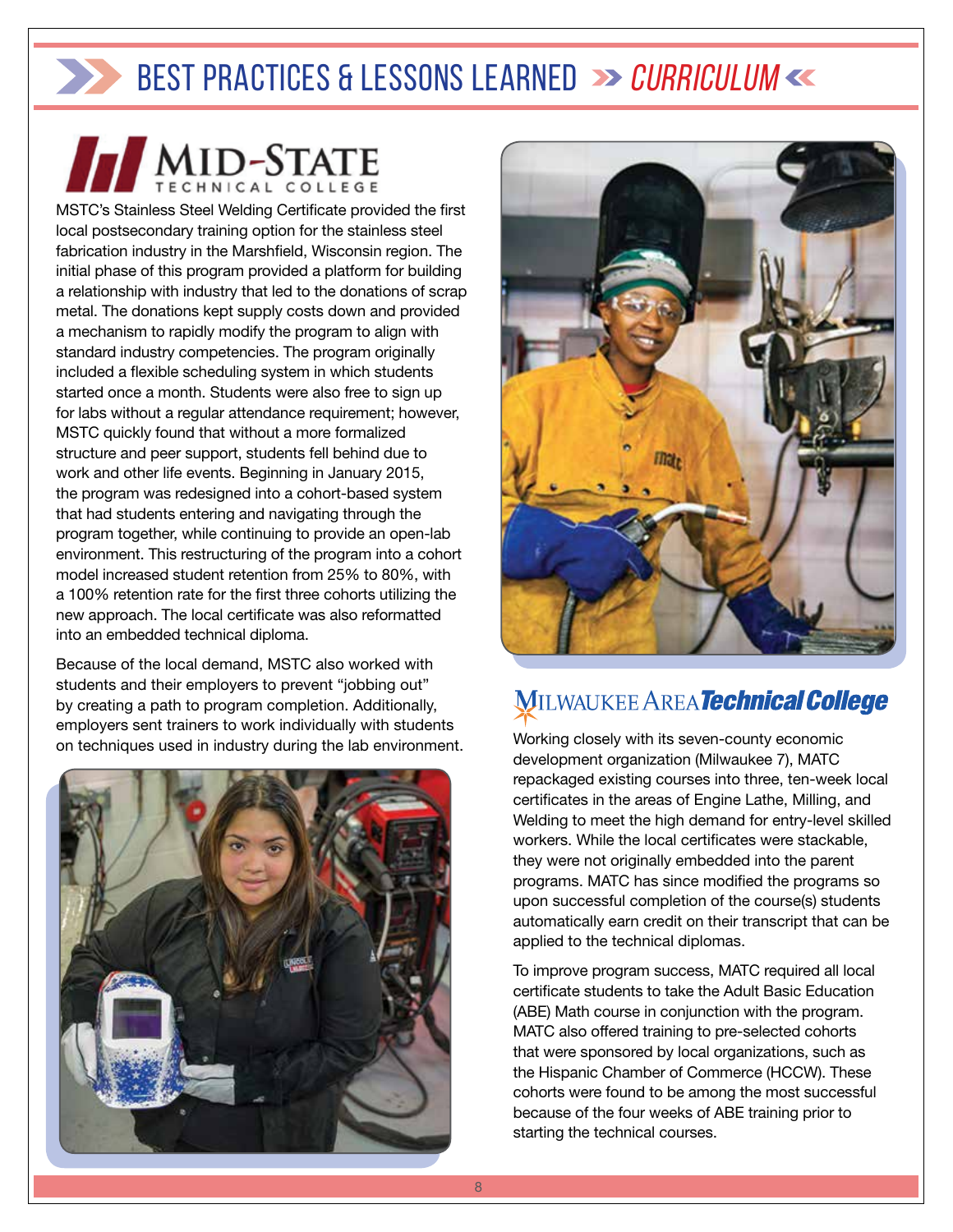

## Southwest

The Gold Collar Certificate, a local credential started with a Wisconsin Covenant Foundation grant, was offered at SWTC in response to local employers needing individuals with basic manufacturing skills for entry-level positions. Students were provided an introduction to the basics of manufacturing through the inclusion of the National Alliance of Manufacturing's Manufacturing Skills Standard Certificates (MSSC), allowing students to earn certificates in the areas of safety, quality, manufacturing processes and production, and maintenance. Lean manufacturing techniques and soft skills were also embedded into the training. The Gold Collar Certification leveraged other grants and involved area employers who provided feedback in curriculum development and modifications through participation in advisory committees. Due to the success of the program and the relationships built, local employers provided preferred hiring to certificate completers. A challenge noted by SWTC was that while there was extreme buy-in from employers in certain cities, other areas of the district were less involved, which led to recruitment deficiencies.

#### Best Practices

- Involve industry in the development and ongoing modification of local certificates to maintain training relevance and connection with employment.
- Pilot a new credential through parallel local certificates so faculty can see the benefits after a few semesters.
- **Cohort students in programs to improve retention** and success rates.

#### **Lessons Learned**

- Open lab schedules are appealing to students but can negatively impact retention rates unless students are held accountable with lab hour requirements.
- **Local certificate programs do not qualify for** financial aid due to short-term format.
- Advisory committees with dominant representation from a single sector limits buy-in and the ability of the program to meet larger industry needs.

#### Short-Term Technical Diplomas and Embedded Certificates

Many colleges elected to enhance and/or develop career pathways that included short-term technical diplomas and/or embedded certificates to provide flexible training options appealing to individuals of varying skills levels and experience. By design, this aligned services to place high-skilled individuals more quickly into short-term training that corresponds to immediate employer need. In addition, many of these short-term technical diplomas were embedded into two-year degrees, allowing students to ladder in and out of programs based on employment and earn credit for prior learning.

This approach was initially challenged as faculty were fearful students would "job out" rather than complete the full program. However, since implementation, faculty have become the biggest advocates of the changes due to the increased number of participants attracted by the shortterm training or who need to obtain advanced skills.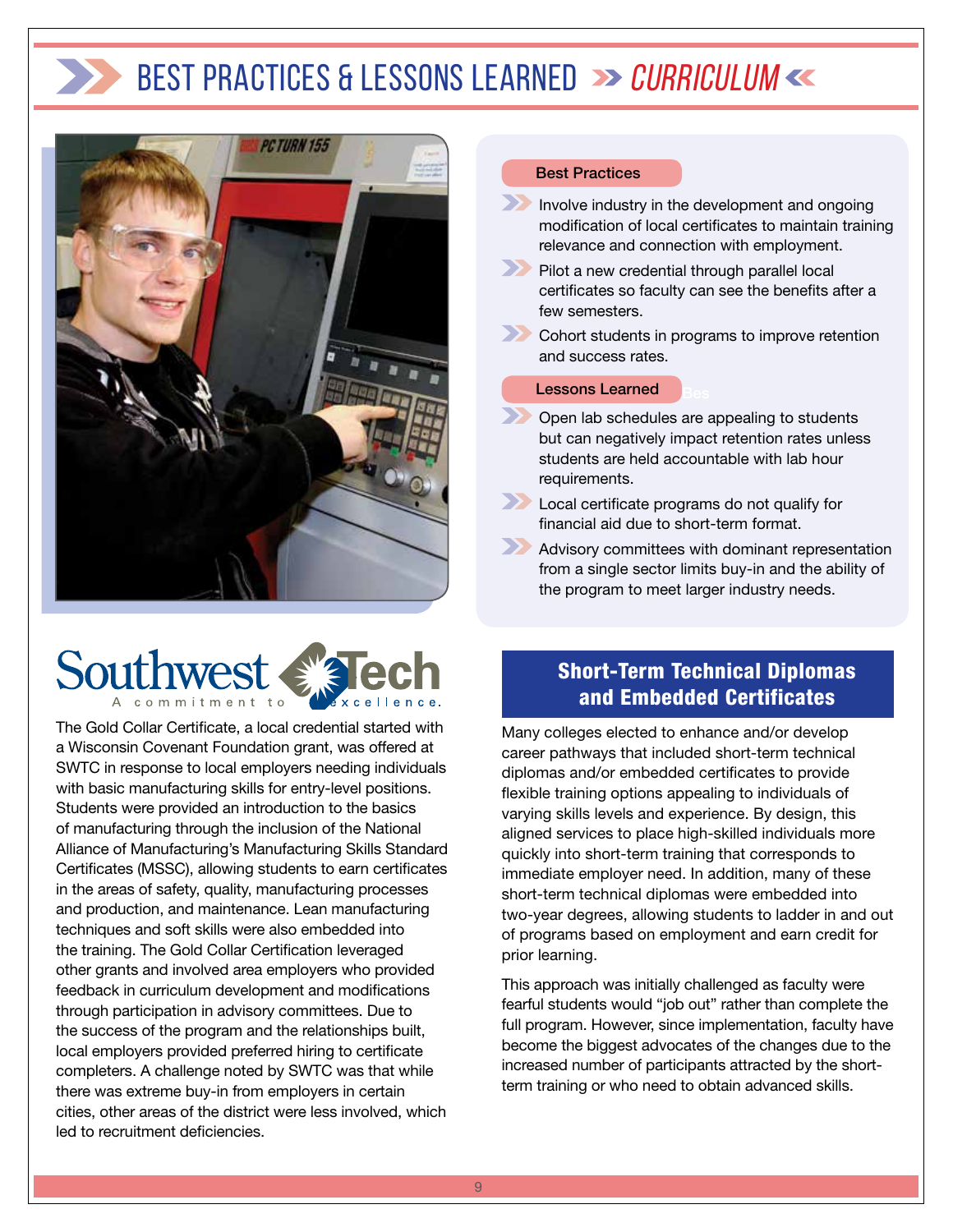#### *CASE STUDIES*

## College College

The two-year Machine Tooling Technics Technical Diploma at CVTC was modified to incorporate national industry recognized credentials from the National Institute for Metalworking Skills (NIMS), an organization focused on providing metalworking industry standards and accrediting training programs that meet quality requirements. Three credentials (Measurement, Materials, Safety; CNC Mill Operator; and CNC Lathe Operator Credential) were embedded into the two-year program as certificates which allowed students to earn NIMS credentials as part of the program coursework at no additional cost. Two additional credentials, CNC Mill Programming and Setup and CNC Lathe Programming and Setup, are available to students by exam, but are not embedded directly into the program. CVTC was accredited to offer five NIMS credentials beginning in December 2014. Participants are not required to take any of the NIMS exams, however very few opt out.

As of May 2016, 266 NIMS credentials have been awarded to over 200 students passing one or more of the exams. The number of individuals taking the exams decreases as students progress in the program. The first certificate, Measurement, Materials, and Safety, has the largest number of testers (123) with the highest rate of passing (99%). CNC Mill Operator has a pass rate of 86% and CNC Lathe Operator has a pass rate of 98%.

Alignment of CVTC's curriculum with NIMS has benefited the program and its completers by creating buy-in with faculty and employers. This strategy allowed faculty to base their curriculum upon national standards and use common assessments. Although employers were not initially familiar with NIMS, they have since recognized the value of the credentials and are using the presence of a NIMS certificate on a resume as a way to determine the quality of a candidate's skills, rather than their own fabrication tests – saving time, money, and effort. The inclusion of the three credentials has also created a new pathway within the program with three opportunities to exit and re-enter.



**WISCONSIN INDIANHEAD TECHNICAL COLLEGE** 

WITC embedded shortterm credentials to create new exit points to employment within its Welding and Machine Tooling Technics

programs. With this change, students can earn up to five embedded short-term technical diplomas as part of the one-year Welding Technical Diploma, and two embedded short-term technical diplomas within the two-year Machine Tooling Technics Technical Diploma.

Embedded credentials created for Welding include: 1) Shielded Metal Arc Welding (SMAW), 2) Gas Metal Arc Welding (GMAW), 3) Flux Cored Arc Welding (FCAW), 4) Gas Tungsten Arc Welding (GTAW), and 5) Welding/ Maintenance and Fabrication.

The two embedded credentials developed for the Machine Tooling Technics are 1) Entry-Level Machining, earned upon successful completion of the first two semesters of the program; and 2) Multi Axis CNC Milling, earned after the completion of the third semester. Machine Tooling Technic students also have the flexibility to earn an embedded Entry-Level Machining Technical Diploma over the course of two years through a part-time evening option (offered two nights a week and four Saturdays a semester).

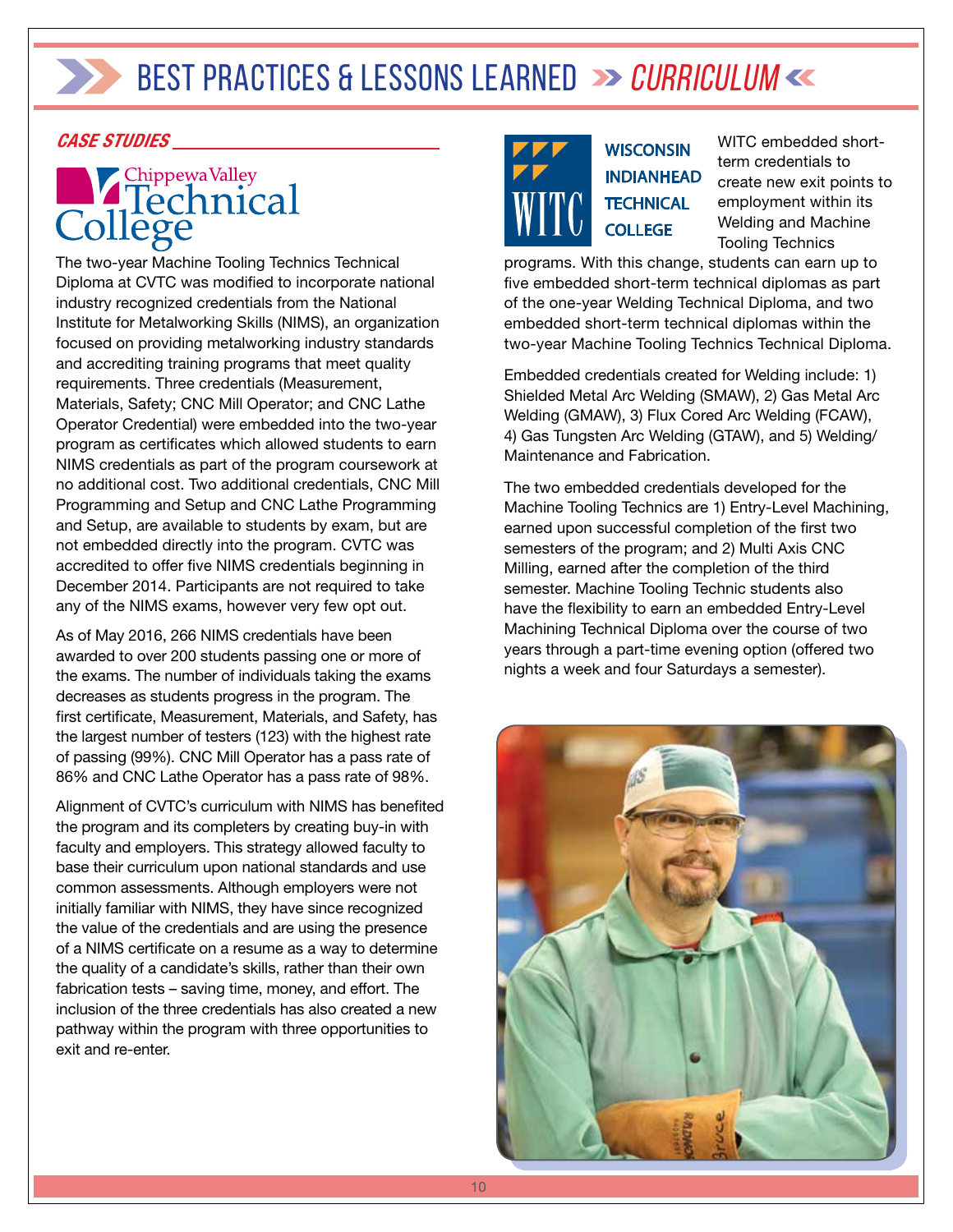#### Best Practices

- **Establish short-term training courses that allow** individuals to quickly acquire entry-level skills for employment.
- Group courses into certificates that can be stacked into a degree or diploma to provide a clear pathway with on- and off-ramps to career advancement.
- Align credentials with national standards to increase portability for students.
- **Develop a document that visually shows the flow** of the pathway to increase program interest and recruit students.

#### Lessons Learned

- **Course numbers need to be updated to reflect** the multiple classes taken during the pursuit of several short-term credentials that lead to the one-year technical diploma.
- **Faculty and students in evening sessions need** support to ensure high retention rates.
- Short-term technical diplomas may not qualify for financial aid, creating potential economic barriers.
- The creation of shorter term credentials encourages industry partners to send employees to gain more skills at specific, focused trainings.
	- Process maps are needed to coordinate and align systems so students receive diplomas, financial aid, textbooks, schedules, etc.

#### New Technical Diplomas

Creating new technical diplomas was an important element in addressing local industry needs and enhancing several colleges' career pathways. Technical diplomas were created to address employeridentified training gaps and to expand existing programs. The new technical diplomas also provided natural breaks in the training so students can return to work quickly with an option to continue and/or return at a later point when additional skills are needed to advance and/or retain existing employment.

#### *CASE STUDIES*



BTC expanded an existing one-year Industrial Mechanic program into a two-year Industrial Maintenance Technician Technical Diploma to reflect the emerging industryidentified demand for a "jack of all trades" skilled workforce. To create this versatile worker, BTC designed

a program that students could start in any semester because courses were not sequenced and each semester led to an embedded diploma. This flexibility provided both students new to the industry and incumbent workers the options to earn as many or as few credentials as needed without having to commit to the full two years.

BTC continues to address the issue of low program enrollment due in part to a large number of students being incumbent workers who are only taking courses as schedules permit. In addition, the state-required program name is not reflective of industry terminology, which has led to confusion among potential candidates. To overcome this issue, instructors have been visiting employers and other job recruitment facilities to "brand the name."



GTC initially created a Tool and Die track within its Industrial Mechanical Technician Associate Degree based upon results from an employer survey it conducted in its tri-county service area; however, the college later discovered that its larger district employers aligned tool and die more closely with Computer Numerical Control (CNC) and very few, mostly small businesses, wanted students with tool and die specialization. As a result, GTC developed a one-year Tool and Die Technical Diploma that aligned with its CNC program by redesigning the original curriculum to include more CNC components, a two-credit basic math course, and one-credit advanced math course.

Despite the college's effort, program enrollment continues to be low due to a lack in demand because employers are reluctant to hire inexperienced workers. GTC is also exploring options with its advisory members to rename the program to Tool Room Machinist or Tool Maker to better align with industry terminology. A new CNC boot camp was created and is helping to bring students into the Tool and Die program.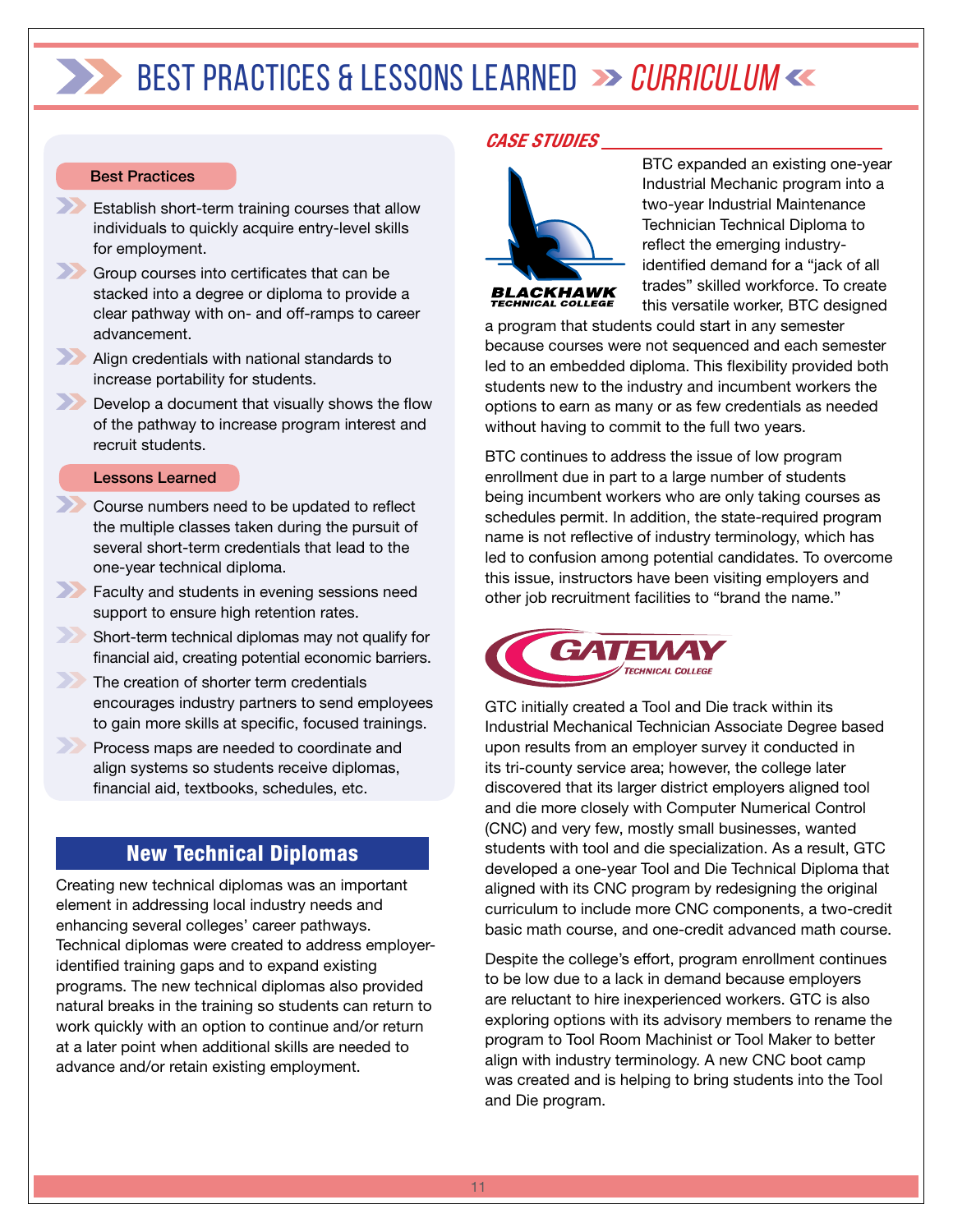



The Machine Tool and Welding programs at LTC were modified with the purpose of creating career pathways. This effort involved the creation of new

credentials, including two new technical diplomas, and curriculum modification for pathway alignment. LTC leveraged funds from multiple grants and private donations to expand training facilities, modify curriculum, and revise program delivery models to improve quality and consistency.

Within the Welding program, a new Introduction to Welding Certificate was embedded into the oneyear Welding-Industrial Technical Diploma. The certificate, while new, is comprised of modified courses from the existing credential. Additionally, a new one-year Fabrication Technician Technical Diploma and a new two-year CNC Technician Technical Diploma, which includes the embedding of the one-year Machine Tool Operation Technical Diploma, were developed. All program changes included strong input by the program advisory committees and were met positively by students and faculty. LTC has recently revised the program, outside the scope of the grant, to further develop the pathway by embedding the one-year Welding-Industrial Technical Diploma into the now two-year Fabrication Technician Technical Diploma.

## Western Technical THE USSENTIAL EXPERIENCE

Western designed a new two-year Manufacturing Systems Maintenance Technician (MSMT) Technical Diploma as a career pathway that allows students to enter through any one of three distinct programs: Basic Machining, Basic Industrial Power, or Basic Welding. Students can earn up to two embedded technical diplomas within each pathway, allowing them to enter and exit the program at various points. Two of the pathways, Basic Welding and Basic Machining, included one-term technical diplomas named according to the pathway, but shared a new two-term Industrial Mechanical Maintenance Technician Technical Diploma. The third pathway, Basic Industrial Power included a one-term Basic Industrial Power Technical Diploma and two-term Electronic Systems Installation and Maintenance Technical Diploma.

Each pathway also included an institute available as a contracted service for employers or other organizations, such as correctional systems or workforce development agencies, to provide underprepared students with basic skills training. Although the institutes are not on the pathway, students completing an institute can directly enroll into the program upon completion.

A unique aspect of the MSMT program is the offering of the pathways during various parts of the day to accommodate employed students working various shifts. The institutes, for example, are offered in the late afternoon and early evening hours, the Basic Welding pathway is offered as part-time in the morning, and the MSMT for all pathways is offered in the afternoon into the evening hours.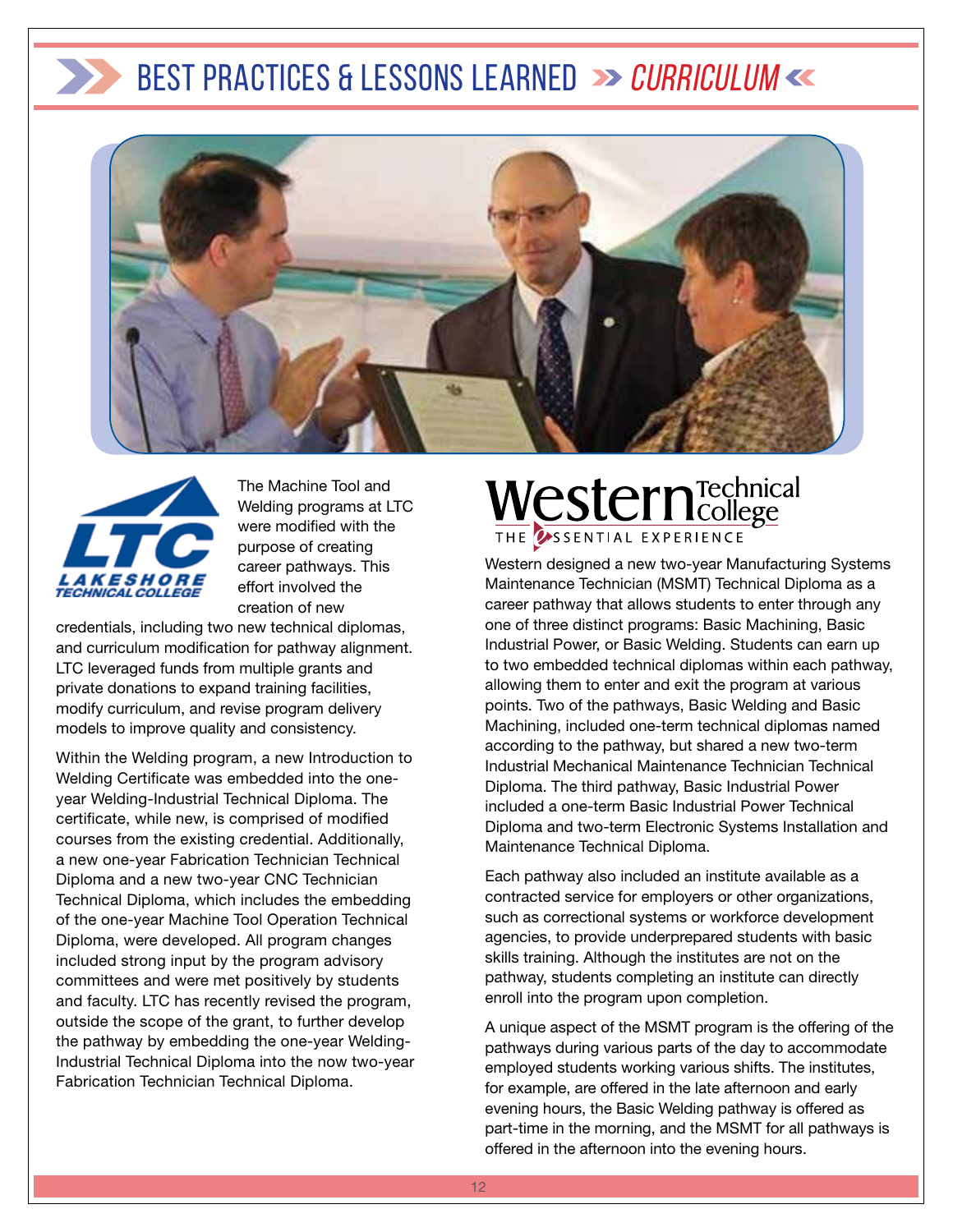#### Best Practices

- Embed new or enhanced technical diplomas into a program to provide a clear path to advancing skills needed by employers.
- $\rightarrow$ Use input from a broad cross-section of local and regional industry leaders to ensure the program being developed is reflective of the broader workforce demands, providing graduates more employment options.
	- Design technical diplomas with multiple entry points and short-term credentials so students of all skill levels have the flexibility to take courses/ earn credentials to secure a job and/or advance in their career.

Identify a respected staff/faculty member to lead the project to increase faculty buy-in.

#### Lessons Learned

- Offering embedded short-term credentials within a one- or two-year program increases the likelihood of students "jobbing/stopping out."
- $\gg$ System required program names that are not aligned with current industry terminology may hinder/impact enrollments.
- **Limited employer feedback leads to the creation** of programs that only serve an industry niche.
- $\sum$ New program enrollment increases over time through employer engagement, outreach, and word of mouth.



FVTC created a web-repository (www.wisc-online. com/GammaPlus) of 125 electronic flashcard sets for colleges to use in the ares of manufacturing, mathematics, and soft skills. The flashcard sets are drill-and-skill "cards" that allow users to practice concepts already learned. Designed as mobile applications, the flashcard sets can be used by anyone, anywhere, and on any type of electronic device (smartphones, tablets, laptops, or desktop computers).

#### Applying Lean Industry Principles into Education



Lean principles are used by industry to produce products in the most efficient, consistent, and cost effective manner. NWTC applied these principles to its Machine Tool/CNC program in an effort to increase program capacity by streamlining processes and handson exercises. Training Within Industry (TWI) methods were used to create a high velocity learning flow in which students were put into smaller cohorts to master competencies. Through these improvements, NWTC increased the number of students that could be served from 134 to 262. The college also found that instructors were able to move more quickly through the materials because the hands-on lab exercises were broken down into smaller segments. This allowed students to practice and master a technique before moving on to the next, versus having an instructor go through the entire sequence and then having students complete the exercise. The efficiencies gained through the process created more time for students to practice and advance their skills, leading to higher quality graduates.

#### Best Practices

- Standardize course projects/activities to reduce supply costs and ensure each student receives the same education.
- Use shadow board bench tool organization to increase hands-on learning by reducing time used searching for tools.
- **Train all faculty in Training-Within-Industry (TWI) for** best application.

#### Lessons Learned

When implementing changes and improvements, some faculty may be resistant.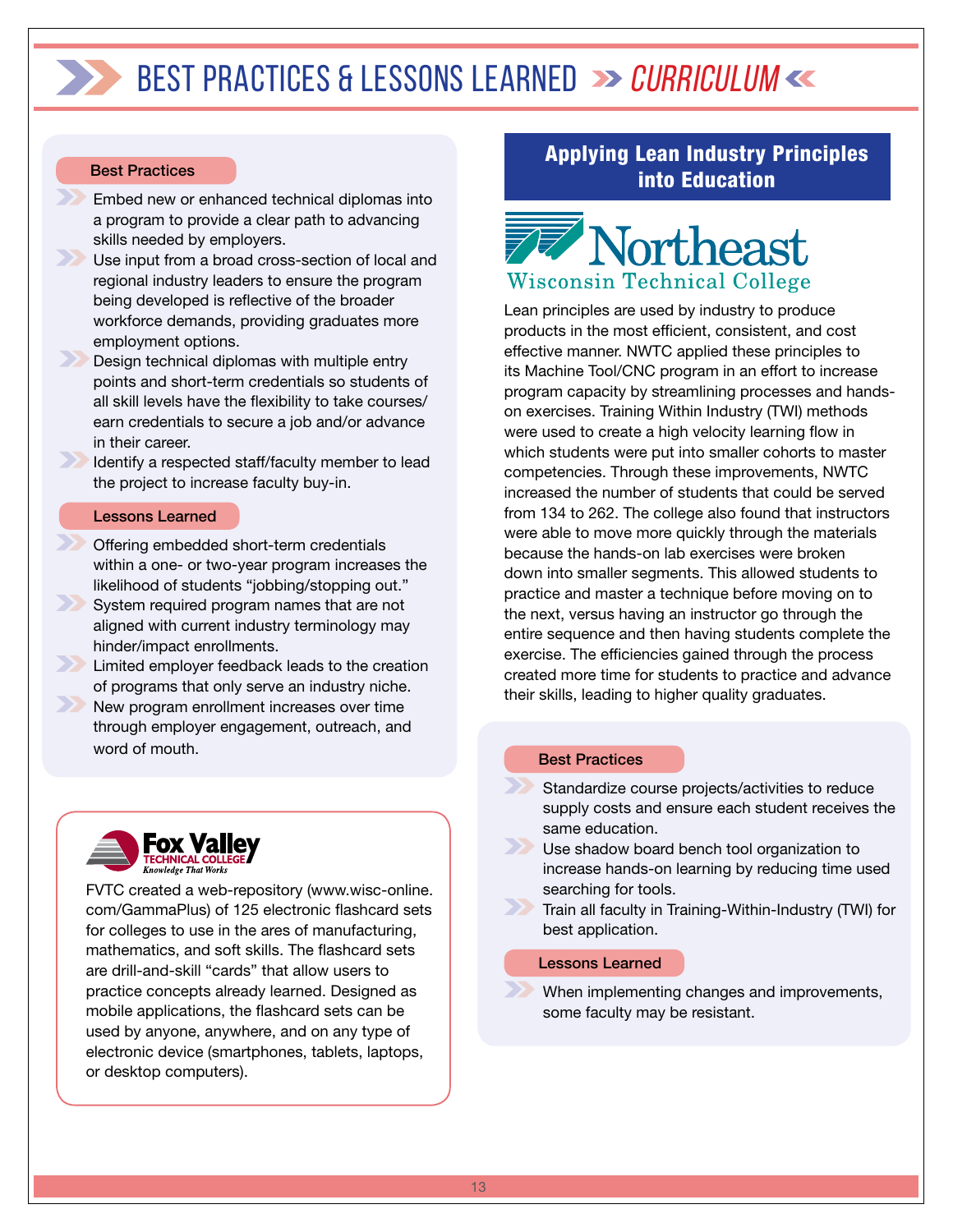Recruitment and redesign of curriculum were not the only objectives colleges had to achieve to help close the skills gaps in manufacturing. The waitlists and limited class size of many manufacturing programs made it critical to focus on retention, completion, and placement rates to meet industry demand. Colleges innovated a series of support mechanisms to help ensure student success, such as career and/or academic coaches, bridge programs to help with basic skills prior to program entry, internships, and employment soft-skills.

#### Academic Support

Academic supports have traditionally been offered in a generic "one size fits all" model, e.g., open labs, tutoring, and advising. Some colleges chose to modify this model by hiring a dedicated content expert to provide either targeted academic assistance or advising to improve student success.

#### *CASE STUDIES*



WAUKESHA COUNTY TECHNICAL **COLLEGE** 

An academic coach position with a background in Science, Technology, Engineering, and Math (STEM) disciplines was expanded to support the grant-funded sections of the Machine Tool Operation and Metal Fabrication/Welding programs. The goal was to provide support in key first- and second-semester courses to increase retention and persistence rates. Initially, the academic coach focused on select classes; however, this was expanded to a broader focus throughout the two programs. The academic coach was introduced in every grant-funded course at the beginning of the semester and sat in high-need or large courses as requested and/or assisted faculty in labs. Students had the option to voluntarily utilize the academic coach's services during regular open office hours/lab hours, or schedule an appointment at the request of faculty.

Often, multiple students requested assistance right before or after a class. A strategy used by the academic coach was to ask waiting students to write the problem on the board, then the coach circulated among students working through it. After completion, students then transcribed the problem into a notebook, which reinforced the concepts. Additionally, informational websites, such as Wisc-Online.com or specific YouTube videos, were recommended to students for review.

The academic coach also guided students through large assignments, like the blueprint reading project that required students to "reverse engineer" an existing product. Many students found the idea of the project daunting and approached the academic coach for guidance. The academic coach helped the students break the project down into phases, coordinated meetings between the students and other faculty to formulate ideas, and provided feedback when requested. Each student who reported to the academic coach had an increase of at least one grade level.

The coach found that students initially needed to be guided through the material to build confidence; however, by the end of the semester, students were often supporting each other, allowing the academic coach to move to a role of a moderator. Nearing the end of the grant, over 40 students were assisted a semester.



Many of the program students served in the grant-funded local certificates at Madison College were first generation or older adults that never attended college; thus, a key component to their success in the manufacturing programs was offering intrusive academic support, a higher level of support than typically offered. The

transition specialist recruited candidates, met with referrals, conducted interviews with potential students, assisted with program applications, and supported other new student orientation tasks. Once in the program, bi-weekly grant check-ins were held with faculty and the TAA project coordinator that included discussions surrounding student issues. For example, if a student appeared to be missing class or falling behind, the team would discuss who would be best to follow up with that student. A graduation ceremony was held at certificate completion to provide students and their families with the college experience and recognize their success. Madison College reported that 81% of students within the local certificates were retained due to these efforts.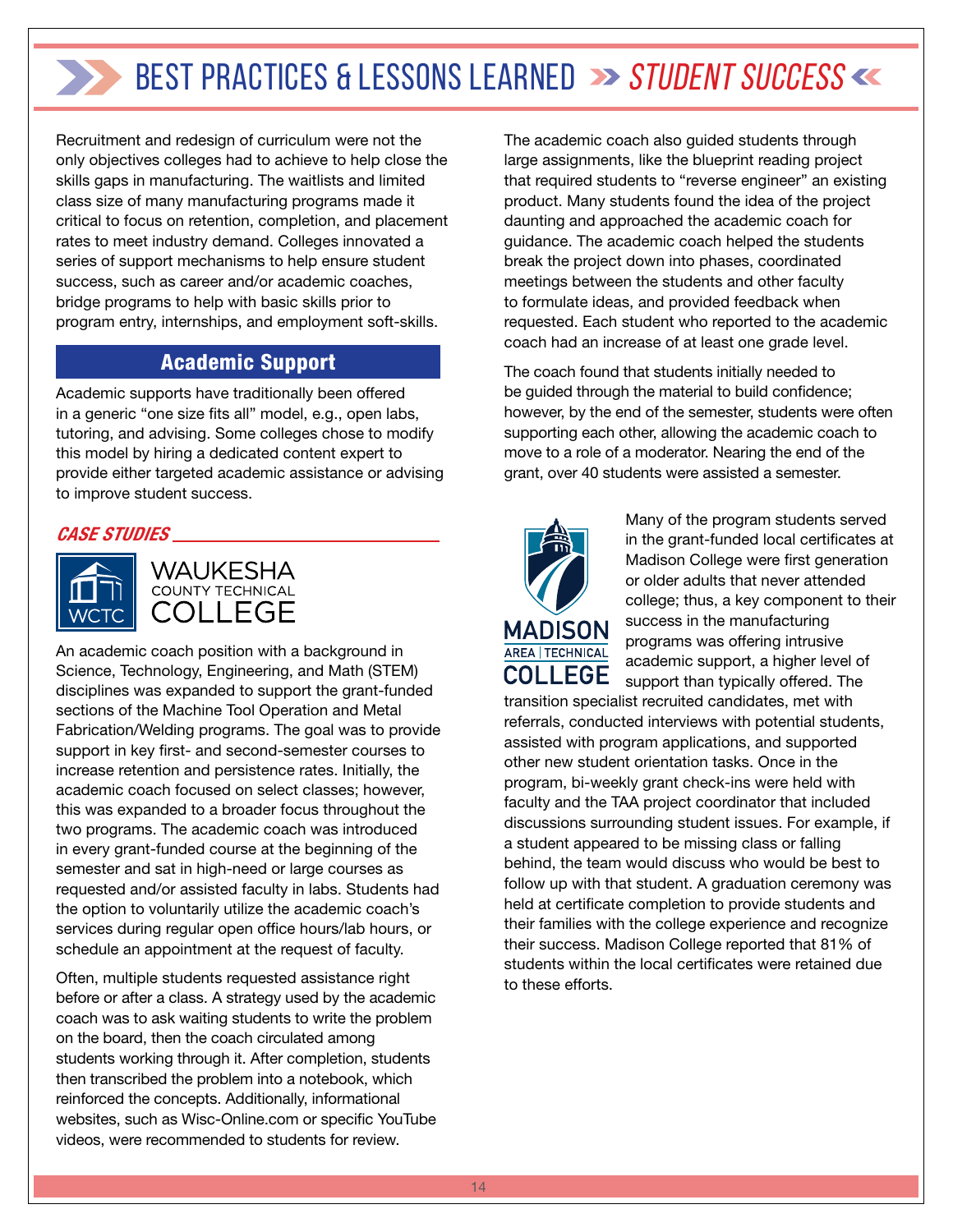#### Best Practices

- Ensure that academic support staff are visible and available to students through activities, such as speaking to classes at the beginning of the semester, posting office hours, and participating in classes when needed.
- $\rightarrow$ Regularly schedule meetings with faculty to help identify at-risk students and provide an opportunity to develop a plan of action to re-engage the student.

#### Lessons Learned

- Academic support services may not be as readily known to adjunct faculty on site at different hours.
- $\boldsymbol{\Sigma}$ It is important for academic support staff to attend classes periodically to build relationships and credibility with students.
- $\sum$ Communicate the purpose of the academic support role with other student support services, admission counselors, and career services to avoid confusion and duplication of efforts.

#### Career Support

All consortium colleges offer career services, such as general resume preparation, job-searching tools, and interviewing techniques. As part of the employer relationship building component of the grant, several colleges opted to offer comprehensive services that included industry-specific career exploration tools while connecting students to jobs.

#### *CASE STUDIES*



Nicolet hired a Manufacturing Sector Liaison to provide program-specific academic, non-academic, and job placement assistance for students, as well as employer outreach. This new position was filled by an individual with manufacturing and student support experience, which proved to be an effective combination of skills. Students were able to get both academic and careerrelated questions answered by a single person. District employers also reported seeing better job applications and program students/graduates being more prepared for interviews.



A Career Advisement Specialist (CAS) position was established at WITC to improve relationships with area employers, workforce investment

boards, workforce resource agencies, and veterans. While the Northwest Wisconsin Workforce Investment Board and WITC had a collaborative history, the same could not be said with the Western Wisconsin Workforce Development Board in the southern half of WITC's geographically-large, rural district. The CAS was able to bridge the divide through outreach, which has led to a more collaborative working relationship; workforce agencies now actively seek out opportunities to work together on client placements, grants, and shared resources.

With no formal outreach to veterans prior to the grant, WITC utilized the CAS position to support this population. The CAS met with local veteran boards and individual veterans, and hosted recruitment events with campus student services staff specific to veterans to share the opportunities available. These efforts paid off: 62% of veterans attending a recruitment event enrolled in a WITC program. Additionally, there has been a shift in the collaboration between WITC and veterans groups. The CAS is no longer doing the sole outreach to these groups; instead, the groups are comfortable reaching out to the CAS and WITC to discuss needs and opportunities.

#### Best Practices

Use program-specific career support positions to serve as a conduit between students and employers, improving the quantity and quality of candidates and placement rates of graduates.

#### Lessons Learned

Clearly distinguish the difference between other student support positions and the programspecific career support position to reduce questions, appearance of duplication, and confusion of the role on campus.

The focus of the position should be in student support not data tracking and grant reporting, which could be deferred to an institutional research department.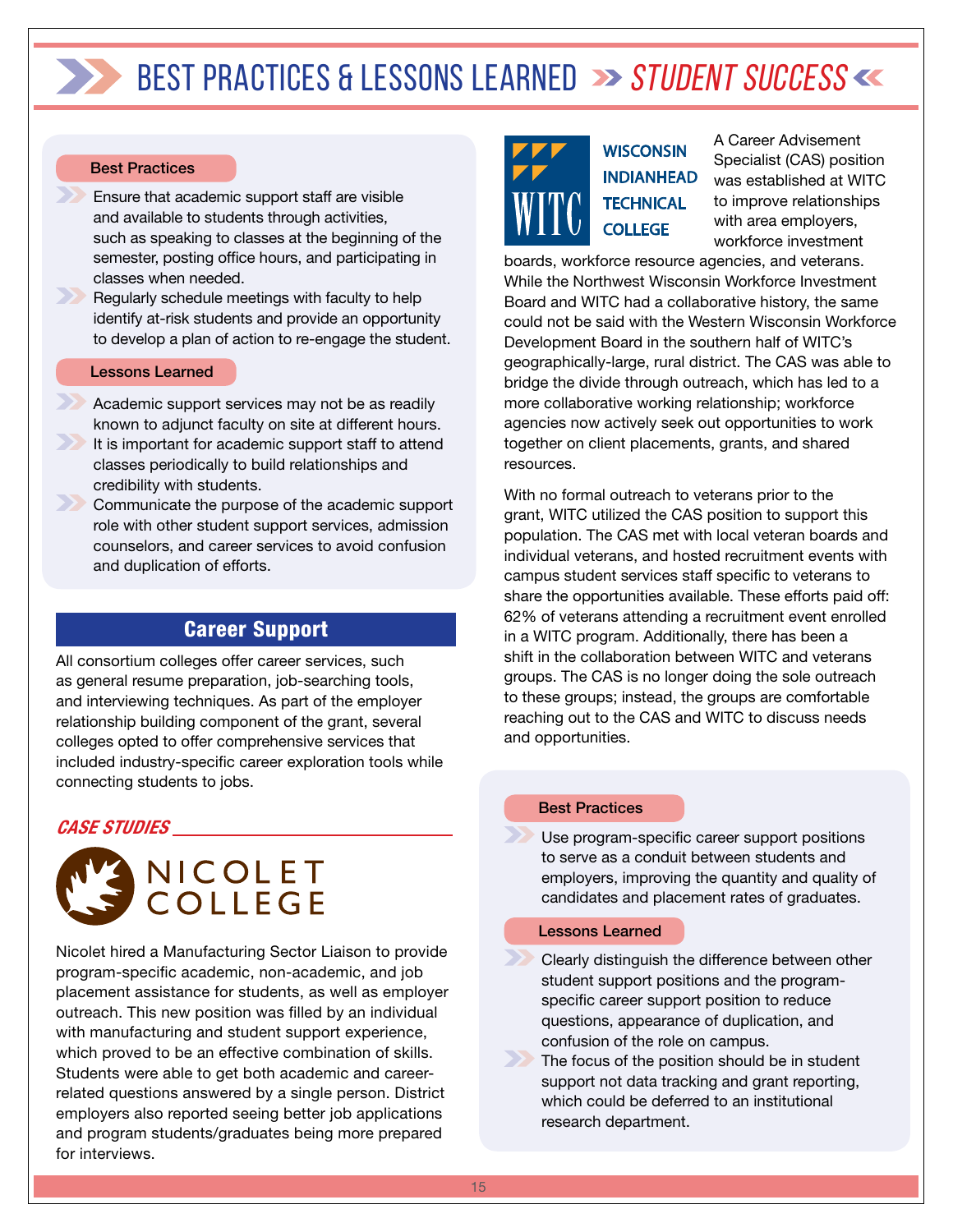#### Enhanced Basic Skills Instruction

Under Wisconsin's Regional Industry Skills Enhancement (RISE) initiative, colleges focused on increasing the number of adults earning post-secondary credentials related to high-demand occupations by building career pathways and bridge programs based on the State of Washington's I-BEST model. In its pure form, the I-BEST model uses a team teaching approach to contextualize program curriculum with basic skills. Several colleges elected to implement team teaching, while others created specific Adult Basic Education courses in areas such as math to prepare students who scored low on basic skills assessments. Both of these approaches allowed students who did not meet minimum program requirements to remediate and enter a manufacturing program career pathway.





A 12-hour Fast Track for Math course was offered at Western to allow participants to review and practice basic math concepts that are utilized heavily in manufacturing courses, such as Applied Math, prior to starting their program. The course introduced basic concepts directly related to industry standards. This approach increased students' confidence and comfort level with math, leading to improved retention rates among students entering the manufacturing program. The Fast Track for Math course was not mandatory but became popular with manufacturing students, and, eventually, other program students began enrolling in the course. This offering will continue to be sustained beyond the life of the grant and is in the process of being scaled to regional learning centers, other campuses, and outreach centers.

# College College

With math courses being a pillar of student success within the Machine Tool program, CVTC paired a program instructor and math instructor to contextualize and team teach the program's Math 10 and Math 20 courses. Machine processes were first incorporated into the math curriculum to improve the mastery of the math concepts and how they apply to Machine Tool concepts. While the math instructor leads the course, a Machine Tool faculty member is present in the classroom to assist with contextualized examples. CVTC has found that the presence of the program instructor reinforces to students the importance of math concepts.

The contextualization of math has increased participant engagement, which is a notable success as more students are completing voluntary assignments and extra credit. The pass rates of both courses have gone up with these changes – Math 10 increased from 67% to 89%, while Math 20 increased from 72% to 80% – resulting in 15% more students being retained in the program. Overall, fall-to-fall retention increased from 38.4% in 2012 to 48.6% in 2014. Due to this success, the contextualization of math into program courses is being scaled to other Trades programs, with some also adding the team teaching component.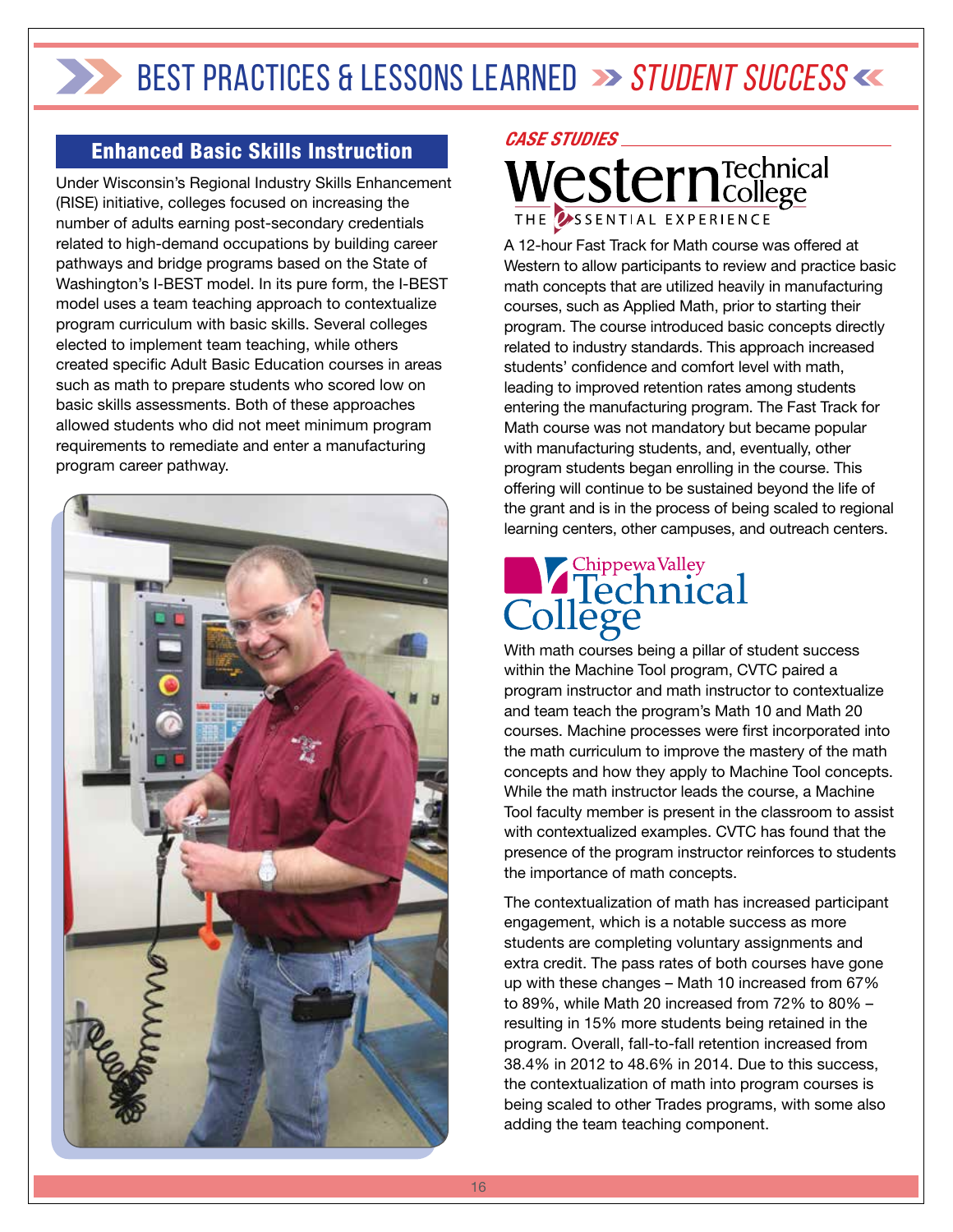

BTC restructured its Industrial Mechanic (IM) program into a two-year technical diploma and addressed the basic math concerns (e.g., need for math concepts to be introduced earlier, rigor) by replacing College Math with two Shop Math courses.

Students are required to take Shop Math I within their first semester. Shop Math 2 can be taken at any later time. Taught by a general education math instructor, the courses can be waived for students that score high on the Compass/Accuplacer exam.

BTC also implemented team teaching in its afternoon and evening sections of IM by having the basic skills math instructor attend the course. BTC learned quickly that the success of team teaching is dependent on the relationship between the instructors. One afternoon/ evening instructor, more accepting of the team teaching concept, met daily with the basic math instructor to coordinate math into the program material, incorporated the students' math scores as 10% of the grade, and engaged with the basic math instructor during the lecture to relay the importance of the topic to the students. The relationship was much different with the day instructor. In that case the program and basic math instructors did not meet to review material and rarely was the program instructor in the classroom while the basic math instructor taught. TABE results showed a stark difference between the math competencies of the students in the day compared to the afternoon/evening courses. Even with the success shown in the afternoon/ evening courses, the team teaching model will not be sustained due to budgetary constraints.





#### Best Practices

Contextualize the course curriculum to include basic skills in areas where students typically struggle and have both program and basic skills instructors in each class.

#### Lessons Learned

- Team teaching is most effective when there is a shared team vision with strong leadership to reinforce the collaborative working relationship.
- The high cost of team teaching makes the efforts difficult to sustain within limited college budgets; however, tracking data on the improved successes of students will make the activity more likely to continue.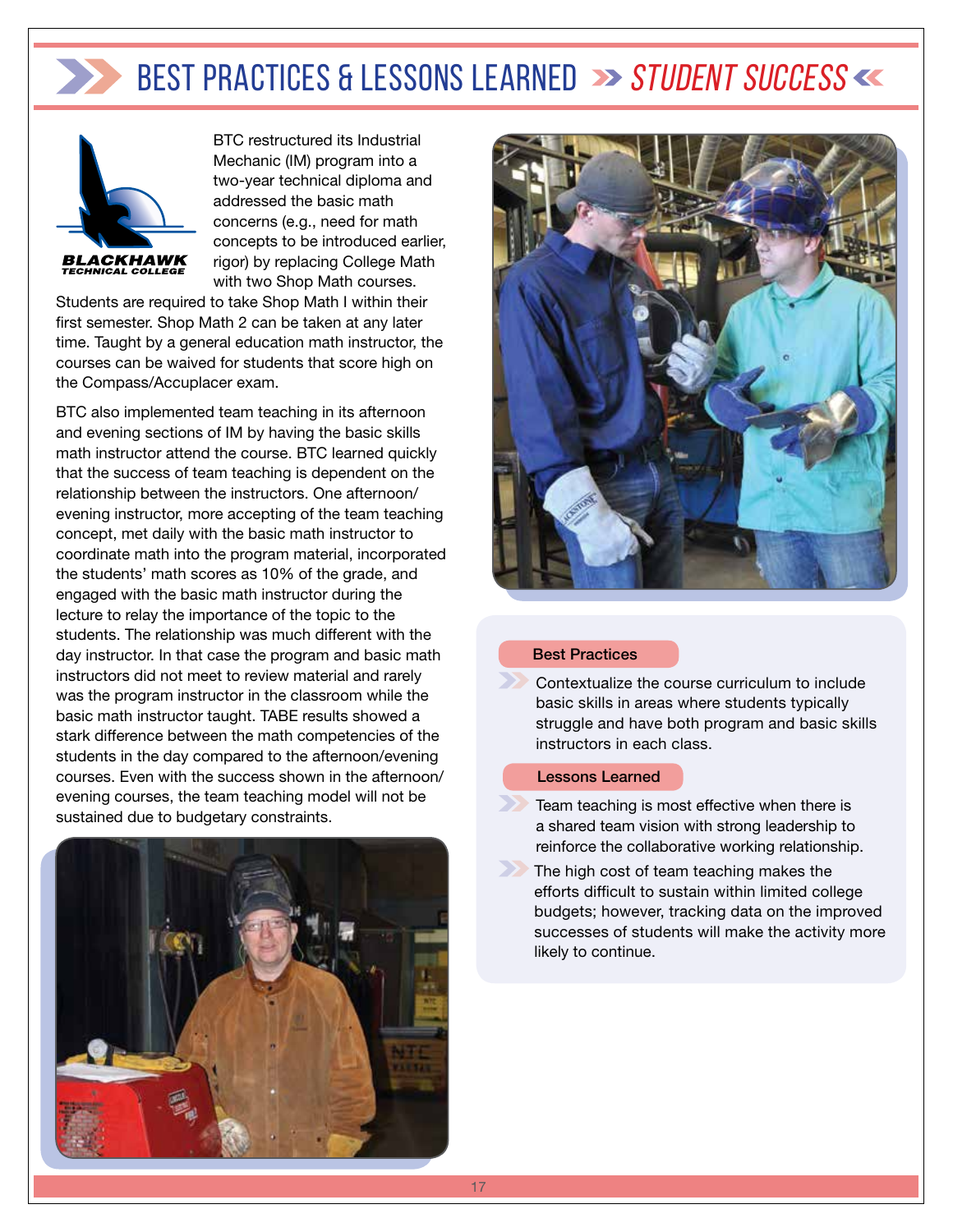#### Internships/On-the-Job Training

Several colleges built or restructured program internship opportunities to develop post-pathway structures to encourage continuing education and on-the-job training that strategically align with employers and industry. These colleges coordinated with employers to create structured internships that provide students opportunities to exercise technical and soft skills, and potentially lead to post-program employment.

#### *CASE STUDIES*

# Chippewa Valley<br>Technical

CVTC utilized the grant and a program advisory committee to create an optional three-credit, 192-hour internship course for Machine Tool students. As part of the course, students first secured their internship, and then a faculty member was assigned to assist and guide through the process. The course used a document that aligns on-the-job learning with program instruction by outlining what tasks should be accomplished and employer expectations. In addition to the hands-on learning experience for students, internships have enhanced relationships between the college and local industry as employers have taken an active role in managing student learning and working closely with faculty to design the best experience possible.



Prior to the grant, employers would speak to BTC Industrial Mechanic (IM) classes about internship opportunities and work directly with interested students without involvement of the college. During the development of BTC's new two-year Industrial

Maintenance Technician Technical Diploma, an official internship course, Human Relations in the Industrial Setting, was developed. This new course was designed to put structure around the industry experience as well as teach and reinforce workplace soft skills. The course also allowed BTC to gather data and survey employers to collect feedback on both the student and the program. Students not electing to enroll in the course were required to do a project.



MPTC designed its five-course welding boot camp to include strong employer engagement by building in a required paid internship component. This was to ensure that completers had the employability skills that industry was demanding of entry-level workers. As part of this program, MPTC secured agreements with area employers to offer a 72-hour internship that included a wage of \$12/hour. Only employers who agreed to the internship process and conditions were included in the program as placement options. Prior to being admitted into the boot camp, applicants were required to secure an internship from one of the select group of employers. The Project Manager facilitated the process of employers interviewing and selecting candidates. This requirement resulted in a 91% completion rate and an overall job placement rate of 86% within three months of boot camp completion.

#### Best Practices

- Establish internship processes/procedures that outline learning objectives and participant expectations (i.e., college, learner, and employer) to ensure students are provided a comprehensive, on-the-job learning experience that aligns with the program.
- Recognize employers for their dedication and commitment to offering internships.

#### Lessons Learned

- During periods of high demand, employers are less committed to internships or on-the-job training opportunities and more focused on recruiting fulltime employees.
- **Development of an internship program requires** long-term commitment from employers.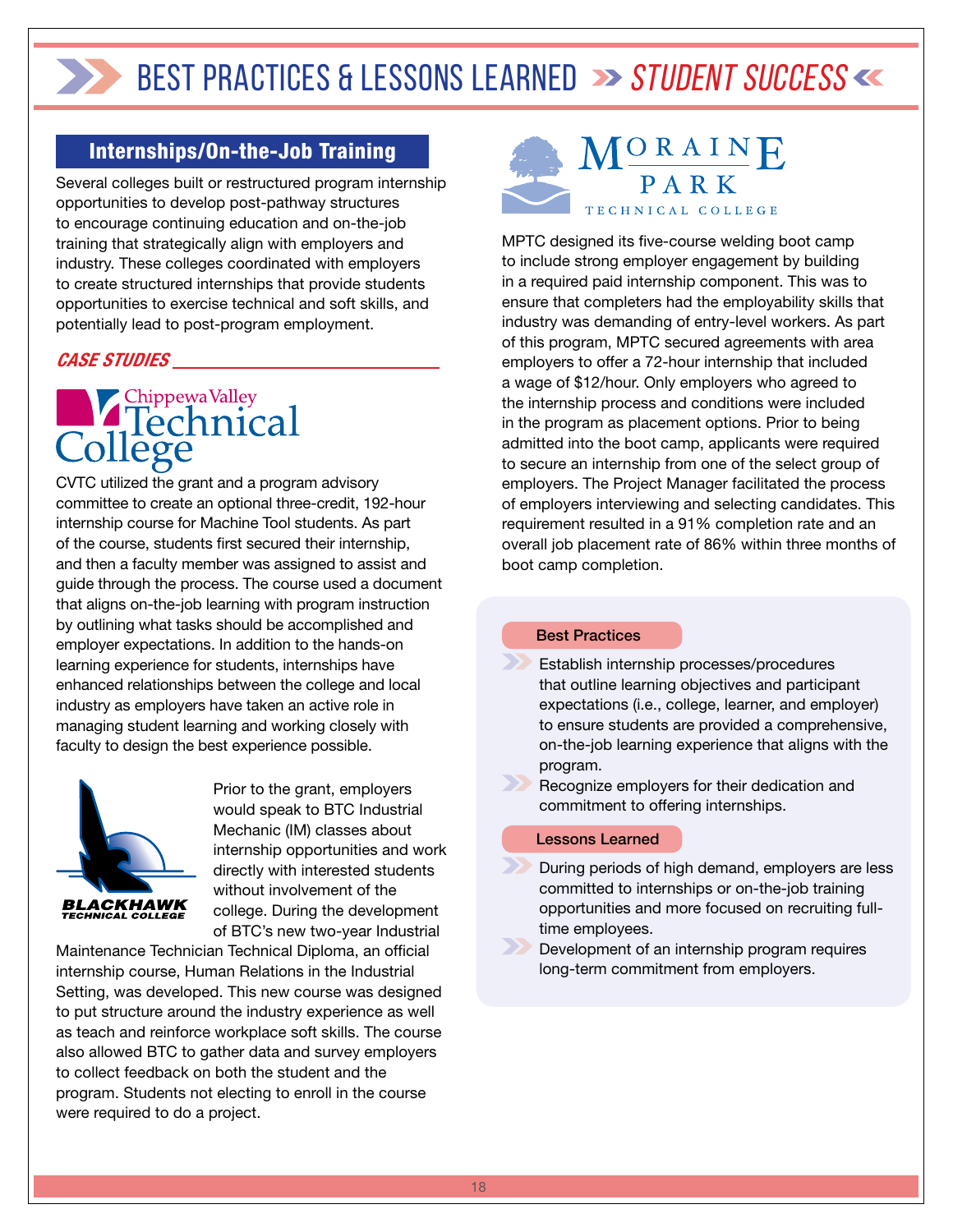## ARTICUI ATION AGREEMENTS

With transferability and articulation being a core element of the TAACCCT grant, *Making the Future* committed to ensuring that credit and credentials transfer easily across the state between industries, colleges, and four-year program offerings that can foster continuing education. The consortium colleges historically have had a number of transfer options for students and continue to develop pathways as appropriate. Much of the foundational work for articulation agreements, although a component of the grant, had been in place prior to the award.

As part of the grant, colleges continued to pursue additional articulation agreements. An exciting partnership was formed between three colleges in central Wisconsin, allowing students to complete the first year of welding courses at their home college, and then transfer to NTC to complete the second year of the Welding Fabrication and Robotics Associate Degree.

A state-wide consortium articulation agreement was created with Bellevue University in Nebraska. Students with an associate degree or 60 credit hours can transfer to Bellevue University to fulfill most, if not all, general education requirements. In addition to Bellevue University, colleges have or are pursuing articulation agreements with four-year institutions such as University of Wisconsin - Stout, University of Wisconsin - Platteville, Michigan Technological University, and Milwaukee School of Engineering.





A challenge for many colleges was the lack of the degrees beyond associate degrees for areas such as Machine Tool. Other barriers faced included unique credentials such as local certificates that are unaccredited and technical diplomas that are not considered transferable by many four-year institutions. Though no official articulation agreements were offered at one college, outside of the general Bellevue University articulation agreement, the possibility of being awarded credit for previous courses was an option through credit for prior learning.

Articulation agreements will continue to be a topic among the consortium colleges. Seven colleges cited plans to continue pursuing additional articulation agreements, with many working collaboratively with each other and local organizations.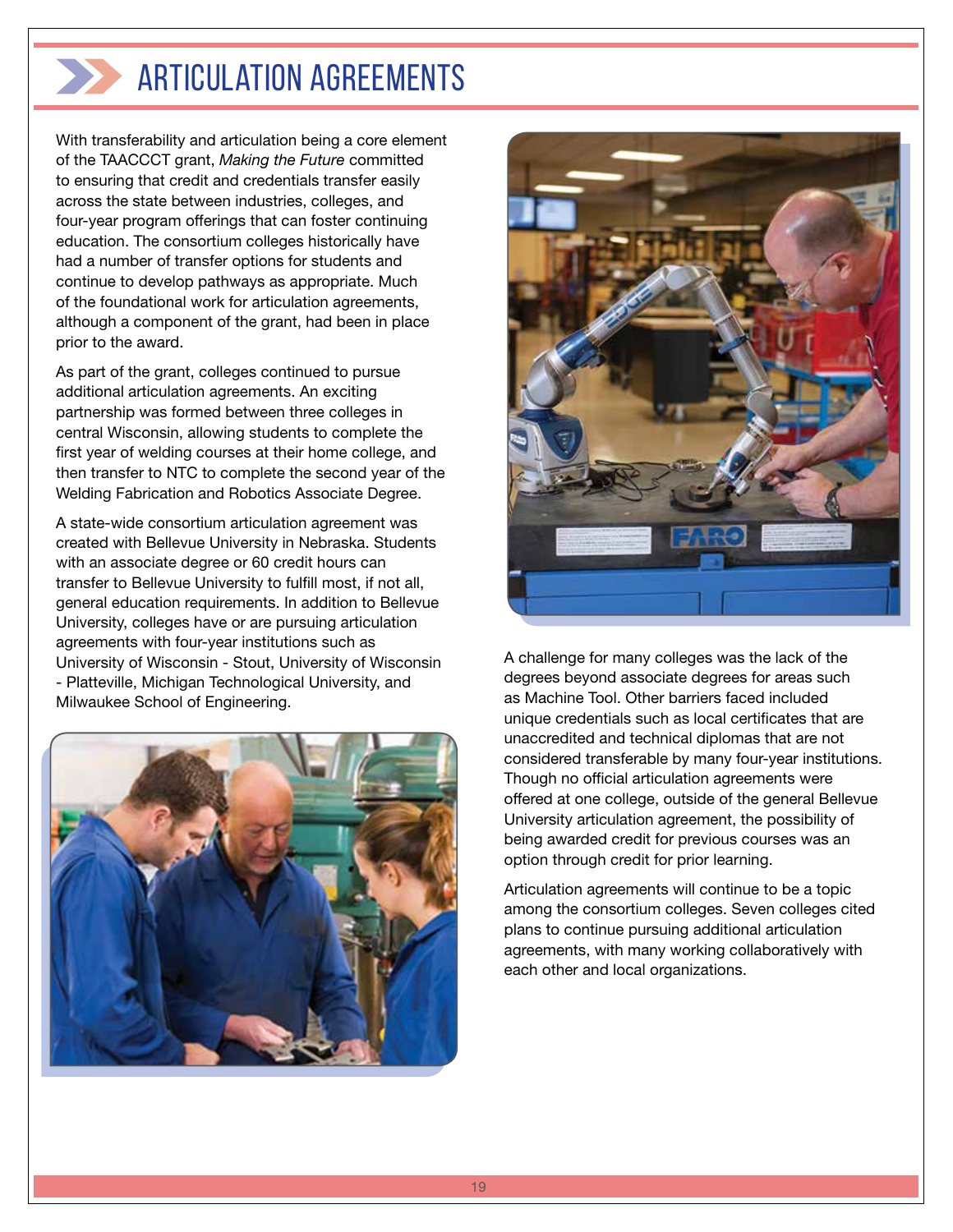## **FMPI OYER ENGAGEMENT**

In many college districts, the outreach program to industry partners was revitalized and/or strengthened as a direct result of the grant. *Making the Future* encouraged consortium colleges to work with their local industry to develop standardized credentials that are widely recognized by employers and other educational institutions. Even though advisory committees have been a WTCS requirement for all technical college degree programs, industry participation/engagement varied by district. This grant allowed colleges to focus on these relationships and increase collaboration. As a result, some employers gave preferred hiring to program graduates while others hosted open houses, gave tours, and participated in career fairs to help students gain a keen understanding of workplace expectations and culture. "Reverse referrals" was another common theme, with employers encouraging their employees to attend program training. These renewed relationships with employers have provided a wide array of benefits to the colleges, including financial, equipment, and/or material donations.

#### *CASE STUDIES*



NTC held a meeting with area employers and the workforce development board to develop a training strategy that aligned with local industry. A deficiency in both the college's curriculum and equipment was quickly realized. Employers assisted in identifying and procuring equipment that not only would prepare students to operate equipment in industry, but also complemented equipment purchased by the grant. NTC's Technical & Trades department also leveraged capital funds to remodel labs on the main campus to accommodate the new equipment.

Additionally, the Central WI Metal Manufacturers Association (CWMMA) was formed to focus on solving region-wide employment pipeline concerns. The needs identified during the first grant meeting helped the infant organization collaborate and quickly grow. NTC leveraged this alliance to discuss the long-term strategy of needing fully-trained workers that complete the college's full program. Through these efforts, employers mutually agreed to let students finish their training if hired while still in school. Additionally, this alliance identified the need for a state/regional training accreditation, similar to the National Institute for Metalworking Skills (NIMS), but specific to the needs of Central Wisconsin. CWMMA's membership is working together to develop this accreditation, which will be shared statewide so others can use/adapt.

## MID-STATE

The sustainability of the Stainless Steel Welding program at MSTC can be attributed largely to the involvement of area employers. MSTC engaged area employers early in the design and development of the program. From the start, students were encouraged to think about employment. Students received binders that included sections for each of the four courses as well as a section on career planning. Employers also sent trainers to the open lab sections to work with students, demonstrate techniques, and gauge students for future employment opportunities.

The expensive materials required for learning how to weld stainless steel, combined with a stateimposed flat rate of supply fees for all WTCS welding programs, would typically have made the program cost prohibitive; however, through this grant, MSTC secured strong industry support that included materials donated on a regular basis using a bin system.

#### Best Practices

**Coordinate with employers to prevent** students from "jobbing out" in the short-term so they can complete their full credential.

**Provide a mechanism for employers to donate** used materials/scraps.

#### Lessons Learned

Intentional and consistent outreach to employers in rural areas or those less engaged in the program is needed to explain the skills taught to eliminate duplicative training efforts.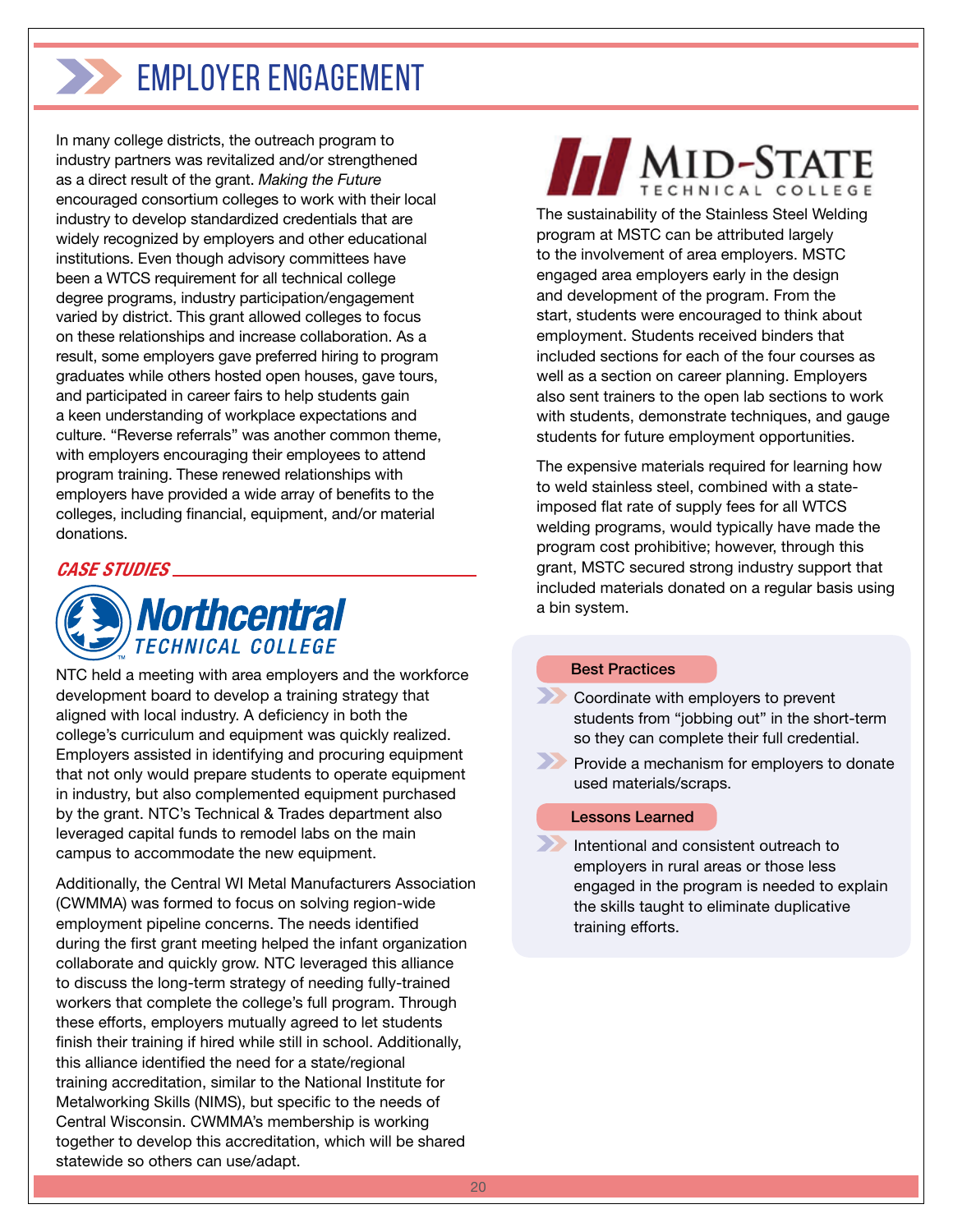## CREDIT FOR PRIOR LEARNING (CPL)

Credit for Prior Learning is now being supported by more staff and leadership than ever before.

*Making the Future* committed to developing a statewide prior learning assessment tool as part of the strategy to improve consortium colleges' ability to identify and award Credit for Prior Learning/Experience in defined pathways. The consortium began with gathering information to understand the current state of CPL at each of the 16 colleges. The decision was made to bring in the Council for Adult and Experiential Learning (CAEL) to guide the assessment, prepare a report, and provide recommendations. The report was shared with the WTCS office, which volunteered to help support advancing efforts.

Based on the report, the consortium decided to use a learning cycle model to coach colleges through the scope of work:

- CAEL conducted a three-part webinar that resulted in all colleges drafting a process map of their current situation to understand key players and identify gaps and opportunities for improvement. This strategy allowed colleges to create a custom-tailored process that met the needs of their institution and students, rather than a "one size fits all" approach. It also helped colleges formulate policies and procedures.
- WTCS, with grant support and resources, hosted a summit to disseminate information about CPL to college personnel from executive leadership to advisors, with 160 individuals participating. The participants identified commonalities across their institutions, such as the need for a single, dedicated CPL staff member and for system standardization on data tracking, as well as identified intra-campus inconsistencies. Participants decided that communities of practice could be beneficial to identify strategies and build support for the work.
- Administrator training was held to identify the business models used to support CPL, with 30 individuals from 12 colleges participating. Advisor training was scheduled to provide professional development for advisors.

Many colleges are still in the stages of creating or enhancing their policies and procedures; however, the survey has shown that colleges are in the middle of a cultural shift at their institutions. CPL is now being supported by more staff and leadership than ever before. The WTCS office has added CPL as an outcome-based funding criteria, embedded CPL components into job descriptions of two staff, and provided grant funds to colleges to host CPL training events. Additionally, Wisconsin's TAACCCT Rounds III and IV grants have CPL components and are building on *Making the Future* efforts.

#### Best Practices

- **Develop a CPL workflow diagram to identify the** flow of students and processes and generate a common vision and understanding by multiple parties.
- **Create CPL buy-in by discussing processes,** policies, and procedures with a variety of staff to allow for a shared vision of a business model.
- Send the right staff to training opportunities to gain understanding and move CPL forward in the organization.
- **Establish processes, policies, and procedures and** ensure that they are well-known by all staff before marketing to students; use the flowcharts to identify key handoff spots as well as points of contact.
- **Host a system-wide CPL conversation to provide a** forum to share best practices and strategies.
- Involve faculty early in the process, and involve as many people as possible.
- **Re-evaluate policies and procedures often and** ensure they are being administered consistently across campus.

#### Lessons Learned

Policies and procedures should cover multiple types of CPL: portfolio, standardized testing, challenge exams, military, etc.

Students may approach academic advisors, registrars, or faculty regarding CPL opportunities; all need to promote and be knowledgeable about the process.

While centralizing CPL processes is needed, it is more of a cultural shift within the organization.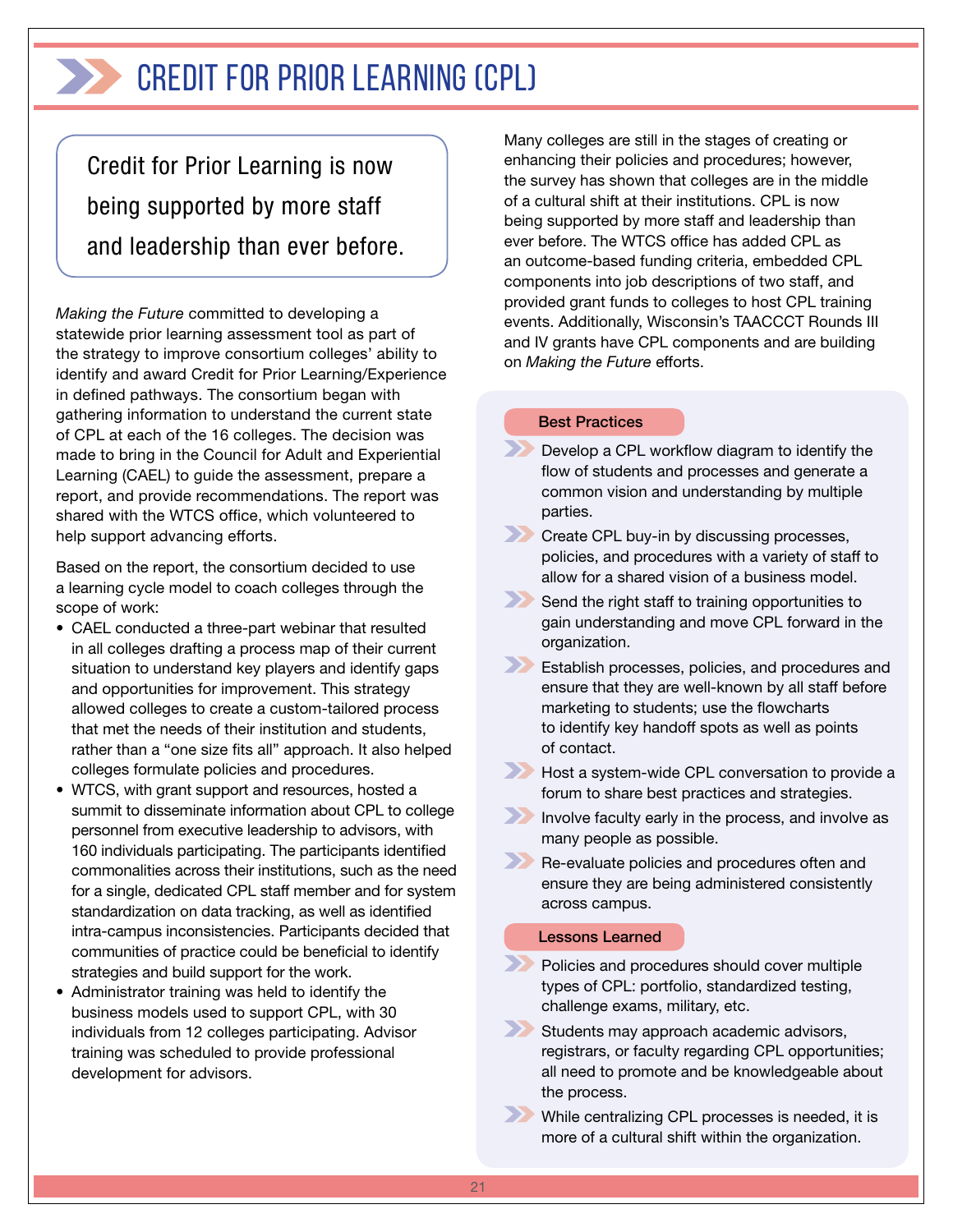## Grant Management

*Making the Future* was the first statewide collaborative grant involving all 16 autonomous WTCS college districts on a single project. Finding the "right" person to direct the endeavor was critical. NWTC learned that the key skills a leader in this type of role needs include: 1) Collaboration; 2) Transparent/Clear Communication and Vision; 3) Emotional Intelligence; 4) Organization; and 5) Self-Motivation. The college intentionally selected a person from industry with project management skills to speak the language and quickly gain respect.

In addition to finding a strong project manager, NWTC had to establish a single system to manage all project aspects. The project manager quickly reached out to other TAACCCT Round I grantees to learn how other projects were being managed. This information, combined with the principles of project management, helped inform the design of NWTC's system for overseeing and leading the project. Key ingredients in this system included:

- Identifying four key contacts (i.e., Content Expert/Implementer, Institutional Researcher, Finance, Grants) to serve as the project leadership team at each college,
- Establishing an electronic mechanism to share and store information,
- Providing consistent and clear communications that included regularly scheduled calls and inperson meetings,
- Creating tools to track and communicate project progress on the individual and consortium-wide level (i.e., a Participant Summary, an Action Item list, a Budget/Spend-to-Date Spreadsheet, a Project Scorecard, and a Quarterly Narrative Report), and
- Intentionally outreaching to WTCS, vendors, Workforce Development Boards, WI Department of Workforce Development, executive leaders at colleges, and the U.S. Department of Labor Program Officer.

The management mechanism developed through *Making the Future* paved the way for Wisconsin's TAACCCT Rounds III and IV grants. Both subsequent rounds have taken the documents/ structure developed by NWTC and improved upon them. Additionally, the success of this initial round of grant funding has led to increased collaboration among the colleges.



#### Best Practices

- Have transparent and consistent communication with all stakeholders, including annual on-campus site visits and regular phone calls to review pledged outcomes and statement of work, identify risks, and, if necessary, develop a recourse plan.
- **Provide electronic access to all consortium** documents and recorded calls.

**Develop a scorecard that holds partners** accountable and allows for mid-course corrections as needed.

**Celebrate the successes, small and large, and keep** each college motivated throughout the project.

#### Lessons Learned

- **Consistent and personalized communication** with each consortium college grant team and contractor was important and required structure with established expectations.
- Internal grant-funded project staff should report directly to the project manager and be supported by internal teams of expertise (e.g., finance, marketing, etc.).
- The time commitment of non-grant funded staff supporting the overall project can be extensive.